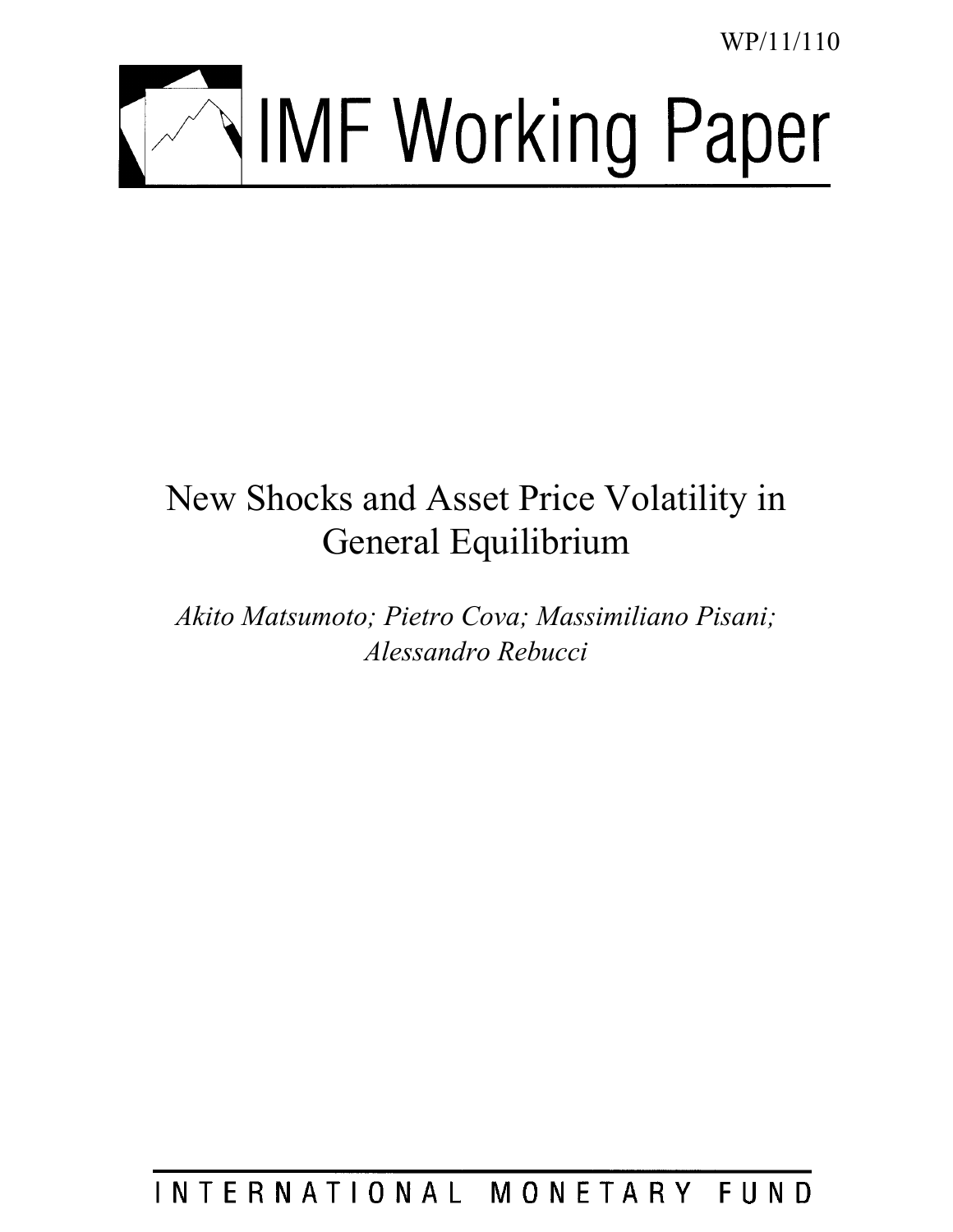# **IMF Working Paper**

# Research Department

# **New Shocks and Asset Price Volatility in General Equilibrium1**

# **Prepared by Akito Matsumoto; Pietro Cova; Massimiliano Pisani; Alessandro Rebucci**

Authorized for distribution by Stijn Claessens

May 2011

**This Working Paper should not be reported as representing the views of the IMF.**  The views expressed in this Working Paper are those of the author(s) and do not necessarily represent those of the IMF or IMF policy. Working Papers describe research in progress by the author(s) and are published to elicit comments and to further debate.

## **Abstract**

We study equity price volatility in general equilibrium with news shocks about future productivity and monetary policy. As West (1988) shows, in a partial equilibrium present discounted value model, news about the future cash flow reduces asset price volatility. We show that introducing news shocks in a canonical dynamic stochastic general equilibrium model may not reduce asset price volatility under plausible parameter assumptions. This is because, in general equilibrium, the asset cash flow itself may be affected by the introduction of news shocks. In addition, we show that neglecting to account for policy news shocks (e.g., policy announcements) can potentially bias empirical estimates of the impact of monetary policy shocks on asset prices.

JEL Classification Numbers: E32, F30, F40, G11

Keywords: New shocks, Equity Prices, Productivity, Monetary Policy, Asset Price; volatility

Author's E-Mail Address: AMatsumoto@imf.org; pietro.cova@bancaditalia.it; massimiliano.pisani@bancaditalia.it; alessandror@iadb.org

<sup>1</sup> <sup>1</sup> The paper is forthcoming in *Journal of Economic Dynamics and Control*. We are grateful to Charles Engel, Ippei Fujiwara, Julian di Giovanni, Pau Rabanal, Harald Uhlig, Ken West, the participants at JEDC conference at Hitotsubashi university, especially our discussant, Yuki Teranishi, the seminar participants at the Bank of Japan and the IMF, and two anonymous referees for useful discussions and comments. The views expressed in this paper are those of the authors and should not be attributed to the Bank of Italy, the International Monetary Fund, the Inter-American Development Bank, their Executive Board or their managements.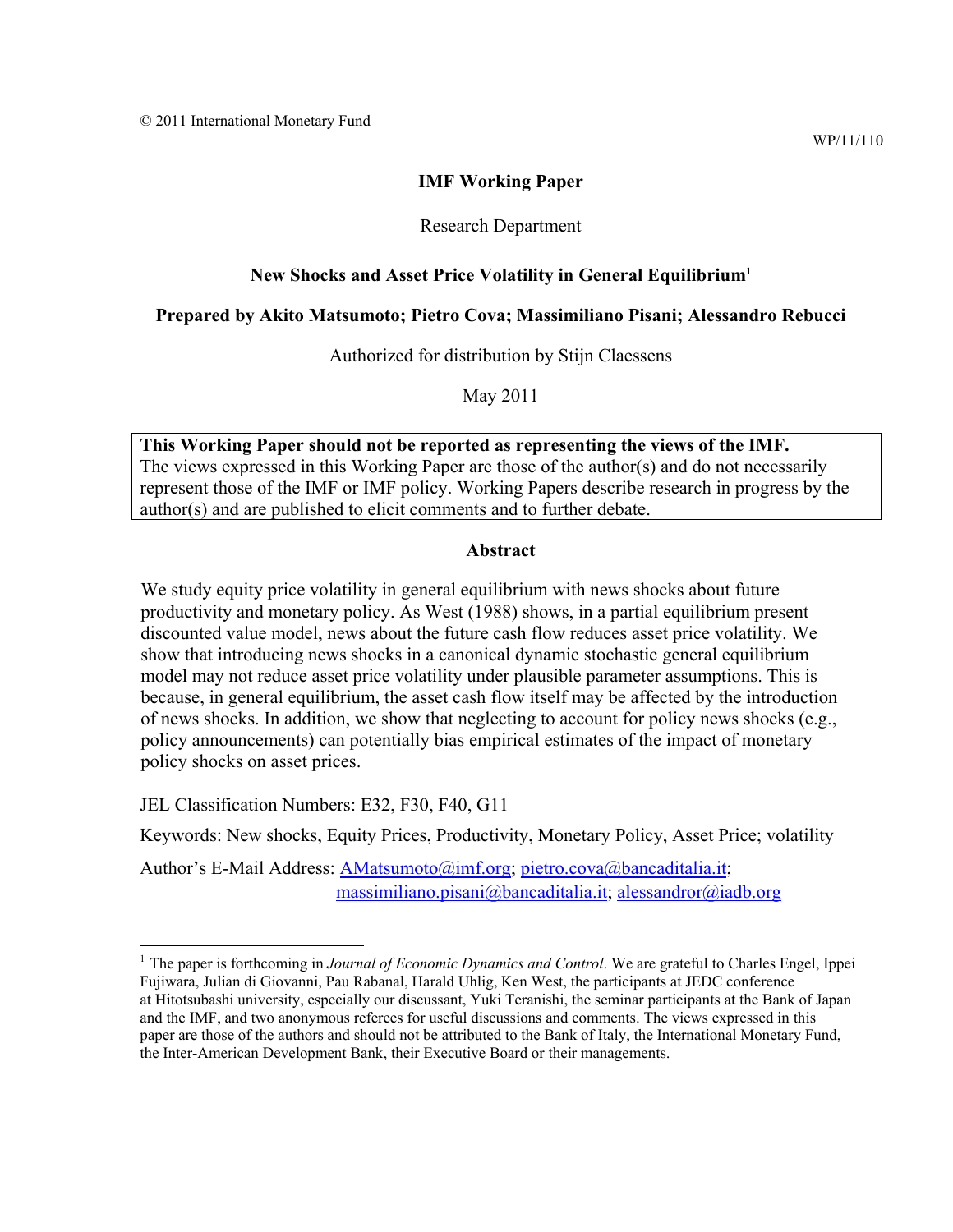|                | Contents      | Page |
|----------------|---------------|------|
| $\mathbf{I}$ . |               |      |
|                |               |      |
|                |               |      |
|                | C.            |      |
|                | D.<br>Е.      |      |
|                |               |      |
|                | A.<br>B.      |      |
|                | D.            |      |
|                | E.            |      |
|                |               |      |
|                |               |      |
|                | Appendix      |      |
|                |               |      |
|                | <b>Tables</b> |      |
|                | Figures       |      |
|                |               |      |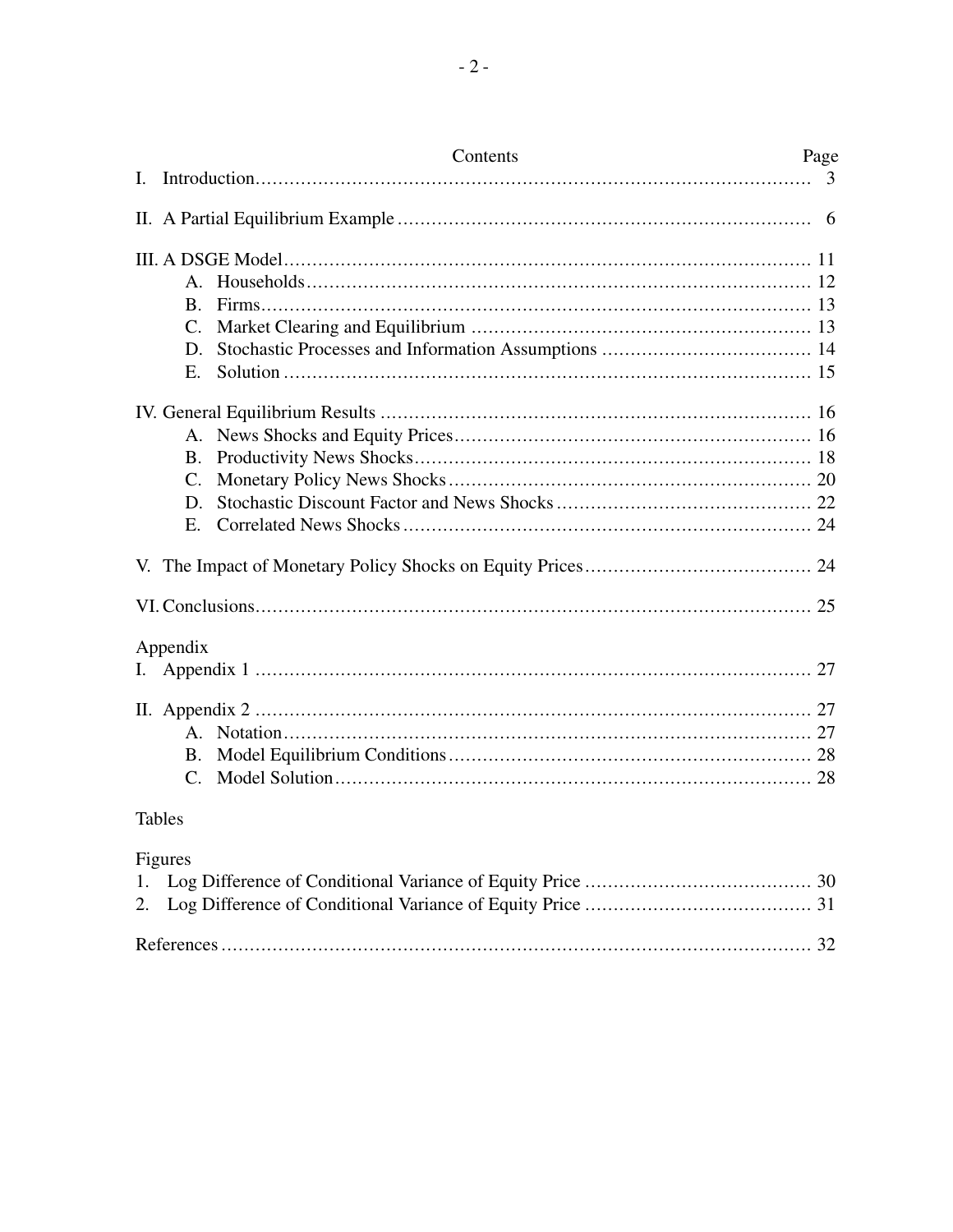## I. INTRODUCTION

Cochrane (1994) and more recently Beaudry and Portier (2004) revived the idea that "news shocks" may be important sources of aggregate business cycle fluctuations. Cochrane (1994), in particular, noted that one reason why traditional demand and supply sources of business cycle fluctuations fared badly against the data was that economic agents may be subject to (and hence observe) shocks that are not observable to the macroeconomists or the econometricians. He then went on to conjecture that one such set of shocks may be represented by changes in expectation about the future realization of economic fundamentals (the so-called "news shocks").

While news shocks are attractive in principle, because they provide a clear and plausible example of disturbances unobservable to the econometricians but observable to the economic agents, in practice it has proven difficult to build models in which they fit the business cycles well. More recently, however, Beaudry and Portier (2004, 2007), Jaimovich and Rebelo (2009), and Schmitt-Grohe and Uribe (2008) set up dynamic stochastic general equilibrium (DSGE) models in which news shocks contribute significantly to explain aggregate fluctuations in the data. $2$ 

If news shocks can drive the business cycle, they should also be important for asset prices that are inherently forward looking variables. For instance, Beaudry and Portier (2006) and Gilchrist and Leahy (2002) study the interaction between asset prices and news shocks. Engel, Mark, and West (2008) also show that the main reason why fundamentals do not predict exchange rates is that currencies indeed depends heavily on expectations about the future value of the fundamentals as opposed to their current values as standard models suggest. But it is difficult to measure expectations about the future value of the fundamentals as they are not only a function of the present and the past, as it is often assumed in canonical models, but also of the future. Thus, it is useful to model the role of information about future fundamentals separately from information about current fundamentals.

Nonetheless, important theoretical results by West (1988) imply that conditioning on information sets that include also information about the future value of fundamentals should reduce the conditional variance of asset prices in present discounted value models (hereafter PVM) relative to an environment in which agents form expectations about the future conditioning only on current and past value of fundamentals.<sup>3</sup> Thus, one might conjecture that providing more information about future fundamentals in DSGE models (i.e., more information about the exogenous stochastic processes) would reduce asset price volatility. Since DSGE models typically generate less asset price volatility than in the data,

<sup>2</sup>Devereux and Engel (2006, 2007) study optimal monetary policy in the presence of news shocks in a two-country open economy model. Other recent studies include Christiano, Ilut, Motto, and Rostagno (2008), who study the implications for the conduct of monetary policy of the presence of a disturbance about the future value of the economy's fundamentals, and Fujiwara, Hirose, and Shintani (2008), who examine the role of news shocks in aggregate fluctuations for Japan and the United States.

<sup>3</sup>Throughout this paper, we evaluate asset price volatility using the conditional variance following West (1988).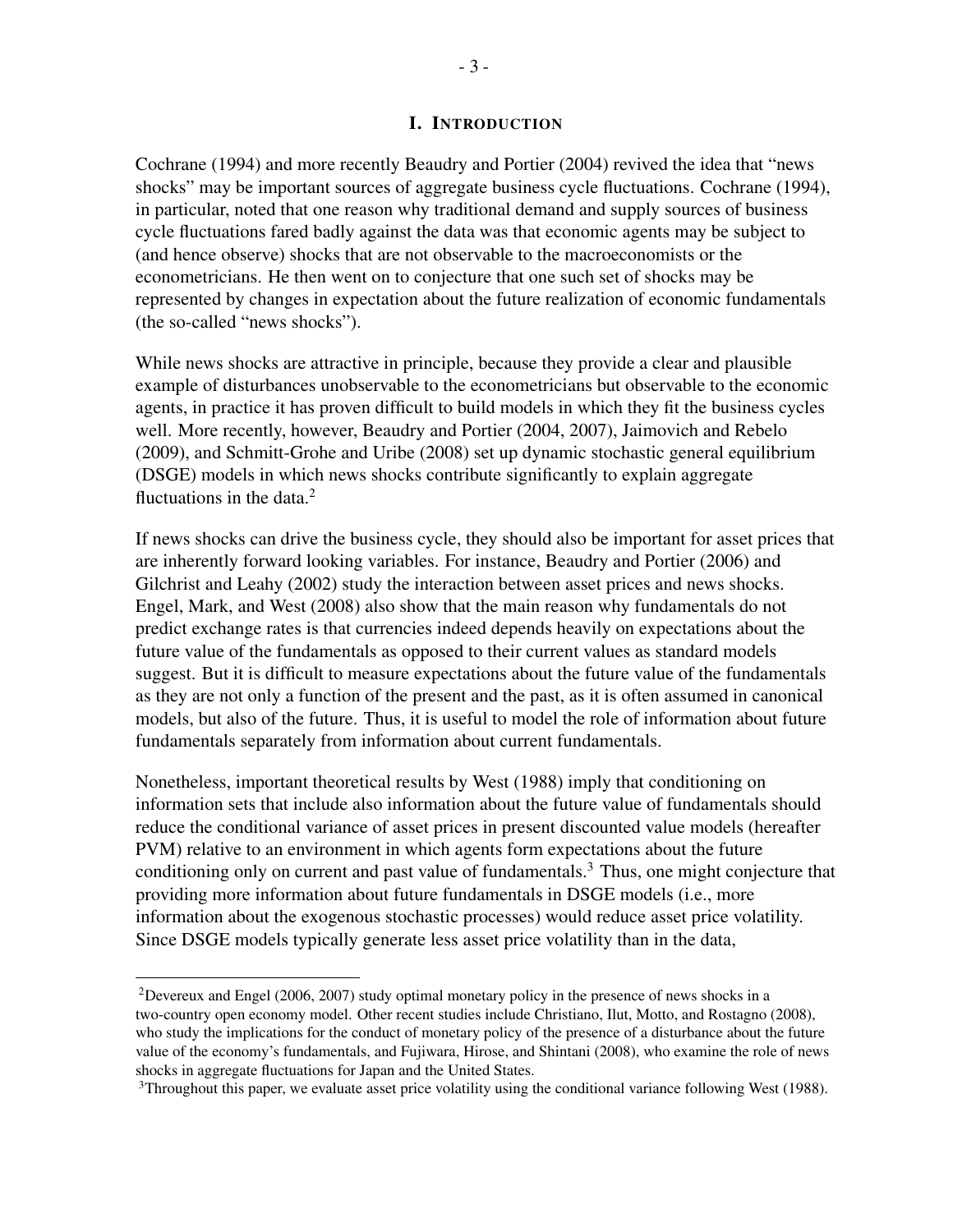incorporating news shocks should make the empirical performance of these models even worse with respect to this dimension of the data.

This paper incorporates news shocks about technology and monetary policy in a canonical, closed-economy DSGE model and shows that the model's ability to generate asset price volatility is not necessarily undermined. More specifically, the paper's contribution is twofold. First, the paper studies the role of news shocks for asset price volatility in a PVM. After providing a general definition of 'news', we show that the introduction of news shocks in such partial equilibrium environment always induces a fall in asset price volatility relative to the same model without news shocks.<sup>4</sup> However, this does not necessarily imply that, with news shocks, asset price volatility has to be low relative to that of the fundamental. In particular, we show that if news shocks are positively correlated with current shocks (which we call correlated news shocks for brevity), then the data generating process for the fundamental is serially correlated.<sup>5</sup> As a result, asset price volatility can increase in PVM relative to that of fundamentals with the magnitude of this correlation, holding the unconditional variance of the fundamental constant.

The fact that a persistent fundamental leads to a volatile asset price is well known in the literature.<sup>6</sup> The difference between a persistent fundamental process and a process with positively correlated news shocks is that, in the latter case, the asset price depends both on futute and current and past values of fundamentals, whereas in the former it depends only on current and past values of fundamentals. This distinction is important because correlated news shocks may help to explain why standard asset price models tend to fare badly against the data, consistent with the insight of Chocrane (1994) and Engel, Mark, and West (2008).

Second and more importantly, we show that, in general equilibrium, introducing news about future productivity needs not decrease asset price volatility relative to an environment without news shocks (in which agents can observe only current and past values of fundamentals).<sup>7</sup> That is, providing more information about the future value of the exogenous process may increase the conditional variance of asset prices significantly. The reason is that, in general equilibrium, the stochastic process for the endogenous fundamental (e.g., the cash flow from the asset) is no longer invariant to the information set. In contrast, a crucial assumption of West (1988) is that the stochastic process for the cash flow of the asset is invariant to the information set. For example, in a PVM, the dividend process would be the same regardless of

<sup>&</sup>lt;sup>4</sup>In this paper, the expression "without news" means that agents do not have information about the future fundamental, but the underlying stochastic process follows exactly the same process as "with news."

<sup>&</sup>lt;sup>5</sup>It is therefore impossible for the econometrician, who does not observe news shocks, to distinguish between a model in which agents observe correlated news shock and a model in which the fundamental process is persistent. <sup>6</sup>See for instance Frenkel (1976) on the so-called "magnification effect" of a persistent money supply process on exchange rates volatility. More recently, interest rate smoothing has been used to explain high exchange rate volatility—e.g., Chari, Kehoe, and McGrattan (2002), Benigno (2004), Monacelli (2004), and Groen and Matsumoto (2004).

<sup>&</sup>lt;sup>7</sup>We also call a model "partial equilibrium" when the cash flow process is exogenous, i.e., invariant to the information set, as in West (1988), and "general equilibrium" when the dividend process is endogenous and affected by the information assumptions.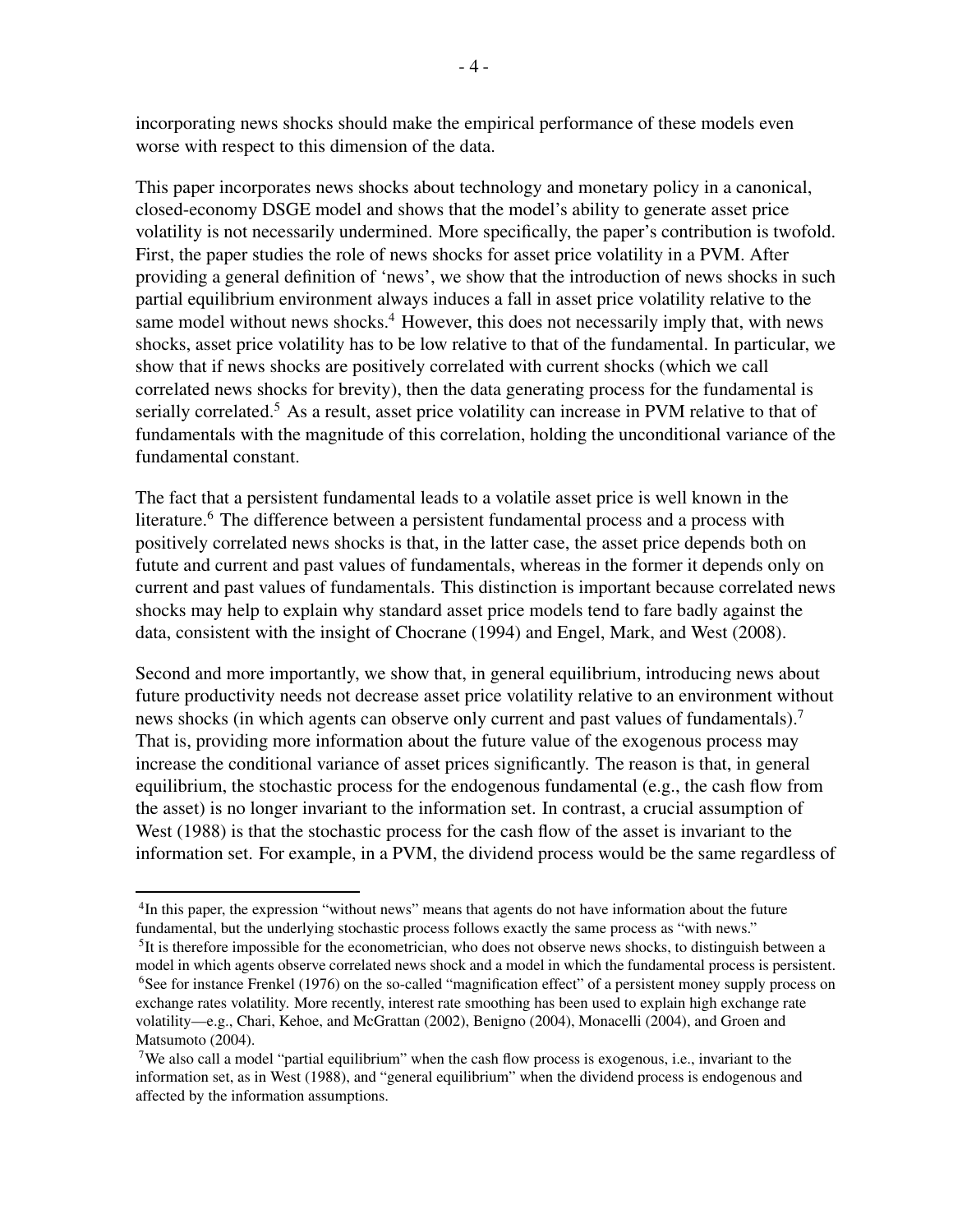whether agents receive news about future dividends or not. However, in general equilibrium, this may not be the case as alternative information assumptions may change the behavior of economic agents. For example, news shocks about future technology can change consumption and pricing behavior even though the exogenous stochastic process for technology is invariant to the introduction of news shocks. As a result, the profit of the firm and the dividend process can depend on whether agents receive the news about future productivity or not.

The DSGE model we set up is a simple production economy model with sticky prices. The model is simple enough to yield closed-form solutions for key variables and their conditional variances. The only model novelty is the introduction of both monetary and technology news shocks. While allowing for news shocks to aggregate technology in DGSE models is not controversial, considering monetary policy news shocks is more novel. We think about monetary policy news as the by-product of an active communication strategy aimed at guiding expectations about the future course of monetary policy, as we observe it in practice.<sup>8</sup> In this paper, we do not provide the rationale for an active monetary policy communication strategy, but we study its effect on asset price volatility.

While the DSGE model we set up is too simple to attempt matching asset price volatility in the data, a parameterized version of the model shows that the introduction of news shocks can indeed increase asset price volatility dramatically, measured as conditional variance of the asset price. The model also illustrates clearly the transmission mechanism of news shocks. By doing so, we can illustrate the pitfalls of empirical analyses of the impact of monetary policy shocks on asset prices that do not take the possible presence of news shocks into account. In practice, monetary policy news shocks ought to be important for asset prices as evidenced by the price of future contracts on monetary policy rates moving after monetary policy meetings and the release of communications without actual changes in policy rates. Indeed, it is often assumed (based on event studies) that new information about monetary policy plays an important role for both asset prices and macroeconomic dynamics, but there is a limited understanding of the precise transmission mechanisms at work. And a good understanding of such mechanisms should proceed any quantitative assessment of the importance of news shock for macroeconomic and asset price dynamics. In particular, as we shall see, our analysis suggests that event studies of the effect of monetary policy shocks on equity prices may be biased if they focus only on actual unanticipated policy changes.<sup>9</sup> Based on our analysis, which shows that it is impossible to identify news shocks by just observing fundamental data, we conjecture that including asset prices in a model that allows for news shocks may help econometricians to achieve their proper identification.

The rest of the paper is organized as follows. Section 2 provides a general definition of news shocks and a partial equilibrium example that illustrates both the result of West (1988) as well as the working of correlated news shocks. Section 3 sets up the general equilibrium model we

<sup>8</sup>See for instance Okina and Shiratsuka(2004), Woodford (2008), Laseen and Svensson (2009), and Blinder, Ehrmann, Fratzscher, De Haan and Jansen (2009).

<sup>9</sup>Rigobon and Sack (2004) is a notable exception as their empirical approach does not require the assumptions needed in the typical event study.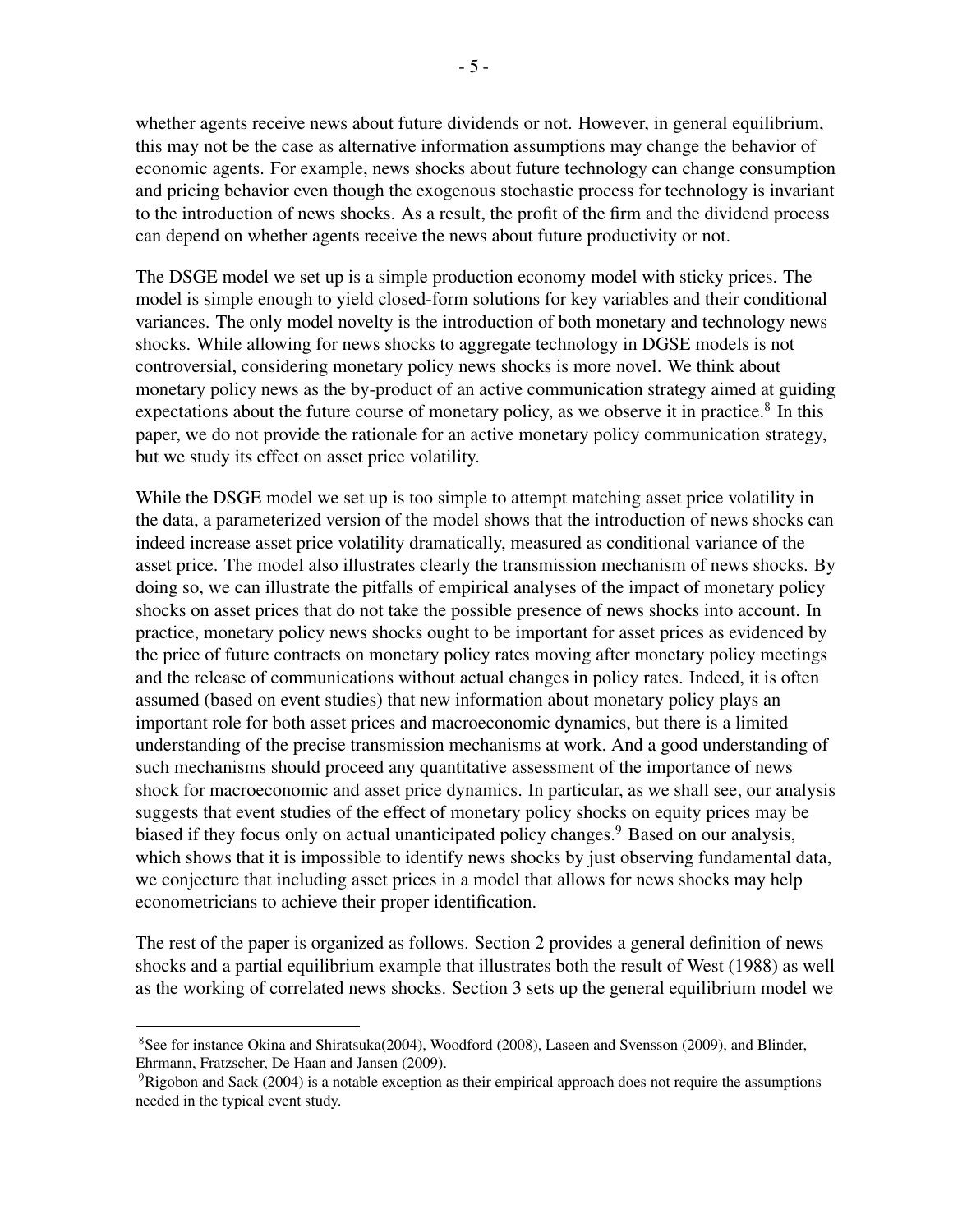use and discusses its solution. Section 4 reports and discusses the main result of the paper on the impact of news shocks on equity price volatility in general equilibrium. Section 5 develops implications of the analysis in the paper for the empirical study of the impact of monetary policy shocks on asset prices. Section 6 concludes. The full solution of the model, as well as other technical details are reported in Appendices at the end of the paper.

#### II. A PARTIAL EQUILIBRIUM EXAMPLE

In this section, with a partial equilibrium example, we first illustrate the implications of an important result of West (1988) on asset prices and information assumptions. We then show that a positive correlation between news and current shocks can increase the conditional variance of asset price for a given variance of the fundamentals. This example also permits to illustrate why it is important to model explicitly news shocks even if they were to reduce asset price volatility relative to a model without news shocks. In the process, we establish useful notation and intuition for the general equilibrium results that we present in Section 4.

Let  $\{\mathcal{F}_t\}$  be an increasing sequence (i.e.,  $\mathcal{F}_t \subset \mathcal{F}_{t+1}$ ) of linear spaces spanned by the history (current and past values) of a finite number of random variables, with  ${f_t}$  being one of these variables. We shall call  ${f_t}$  a fundamental variable, i.e., the cash flow of the asset. Then, let  $\{\mathcal{H}_t\}$  and  $\{\mathcal{I}_t\}$  be two other increasing sequences, with  $\mathcal{H}_t$  being a strict subset of  $\mathcal{I}_t$ , which contains at least the history of  $\{f_t\}$ .

Consistent with the specific definitions of news shocks currently used in the DSGE literature—see for instance Jaimovich and Rebelo (2009) and Schmitt-Grohe and Uribe (2008)—we define "news" as information that helps better predict the *future value* of the fundamentals, i.e., information that reduces the conditional variance of future fundamentals. Thus, a random variable  $z_t$  can be defined as *news* about the fundamental  $f_{t+j}$  if there exists a positive integer  $j > 0$  such that

$$
\text{Var}(f_{t+j}|\mathcal{I}_t) < \text{Var}(f_{t+j}|\mathcal{H}_t) \qquad \text{with} \quad z_t \in \mathcal{I}_t \quad \text{but} \quad z_t \notin \mathcal{H}_t. \tag{1}
$$

This definition characterizes a news with two attributes. First, "news" is information about the future value of fundamentals.<sup>10</sup> Second, it is "useful" information in the sense that it reduces the conditional variance of the future fundamental.

Consider now the following present discounted value asset pricing model (PVM)

$$
x_t(\mathcal{F}_t) = \sum_{j=0}^{\infty} \beta^j P(f_{t+j} | \mathcal{F}_t)
$$
 (2)

where  $x_t(\mathcal{F}_t)$  is the asset price,  $P(f_{t+j}|\mathcal{F}_t)$  is the linear projection of  $f_{t+j}$  onto the linear space  $\mathcal{F}_t$  with  $j \geq 0$ , and  $\beta$  is the discount rate. Importantly, note that the process for  $f_{t+j}$  is

<sup>&</sup>lt;sup>10</sup>Empirical work sometime defines 'news' as new contemporaneous information, i.e., a surprise to current variables. We use "current shocks" to label surprises to current variables while "news" strictly refers to innovations to the future value of a variable.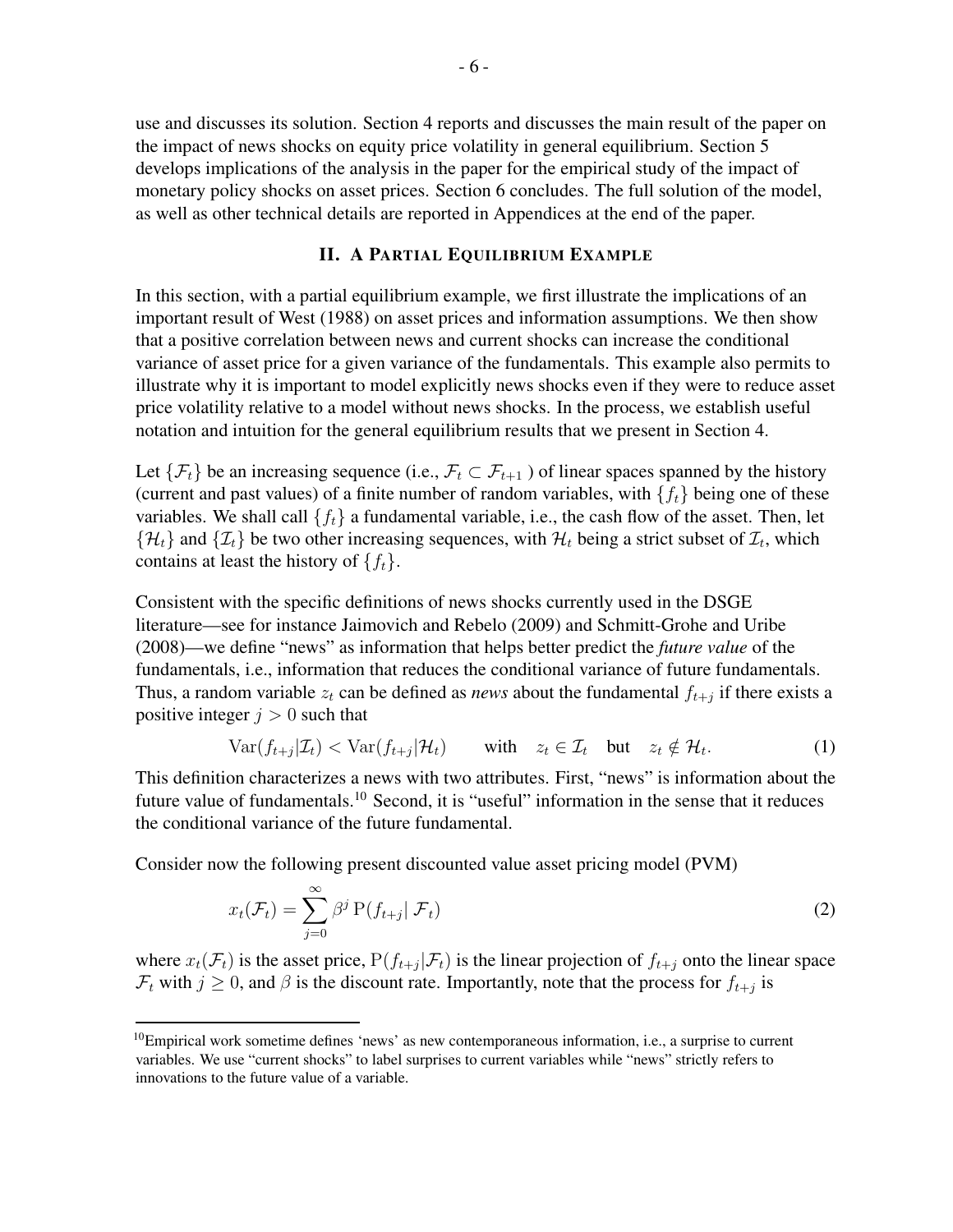invariant to the assumption made on the conditioning information set, although its expected future value and present discounted value obviously depend on this.

In such a PVM, West (1988) showed that given  $\mathcal{H}_t \subset \mathcal{I}_t$ ,

$$
\text{Var}(x_t(\mathcal{I}_t)|\mathcal{I}_{t-1}) \leq \text{Var}(x_t(\mathcal{H}_t)|\mathcal{H}_{t-1}),\tag{3}
$$

where

$$
\text{Var}(x_t(\mathcal{F}_t)|\mathcal{F}_{t-1}) = \text{E}[x_t(\mathcal{F}_t) - \text{P}(x_t(\mathcal{F}_t)|\mathcal{F}_{t-1})]^2
$$
\n(4)

is the conditional variance of  $x_t$  given  $\mathcal{F}_{t-1}$ .<sup>11</sup> The result says that if agents receive any information (and not necessarily news) in addition to the history of the cash flows, the conditional variance of the asset price will be smaller or equal to what it would obtain if agents were to observe only the history of the cash flow at some horizon *j*.

We now construct an example of a PVM in which news shocks possibly correlated with current shocks (which we call correlated news shocks for brevity) can generate asset price volatility higher than the volatility of the fundamentals. Let  $\mathcal{I}_t$  now be a linear space spanned by the history of  $\{f_t\}$  and  $\{z_t\}$  up to time *t*, where  $z_t$  is one of the random variables in  $\{\mathcal{F}_t\}$ . And let  $\mathcal{H}_t$  be a linear space spanned by the history of  $\{f_t\}$  up to time *t* and  $\{z_t\}$  up only to *t* − 1, with  $f_0 = 0$ . Thus,  $z_t \in \mathcal{I}_t$ ,  $z_t \in \mathcal{H}_{t+1}$ , but  $z_t \notin \mathcal{H}_t$ . In other words, under these assumptions, agents in an environment with information  $\mathcal{I}_t$  observe  $z_t$  at time  $t$ , while agents in an environment with information set  $\mathcal{H}_t$  observe  $z_t$  only at time  $t + 1$ . Here it is important to note that there is no agent heterogeneity in the analysis, but rather alternative information assumptions for the same homogenous representative agent model. We label the former environment "with news" and the latter "without news". Note finally that, although  $z_t$  is present in both environments, it is observed with one period delay in the model "without news."12

Consider now the following fundamental process that is driven by a current  $(\varepsilon_t)$  and a possibly correlated news shock (*zt*):

$$
f_t = f_{t-1} + \varepsilon_t + z_{t-1},
$$
\n(5)

where  $(\varepsilon_t, z_t)'$  are jointly i.i.d. zero mean processes, with  $\text{Var}(\varepsilon_t) = \sigma_1^2$ ,  $\text{Var}(z_t) = \sigma_2^2$  and  $Cov(\varepsilon_t, z_t) = \varrho \sigma_1 \sigma_2$  and  $-1 < \varrho < 1$ . These assumptions imply that

$$
z_t = \varrho \frac{\sigma_2}{\sigma_1} \varepsilon_t + \eta_t,\tag{6}
$$

<sup>&</sup>lt;sup>11</sup>Note that this proposition requires only that one information set is a subset of the other. Of course, the proposition can be applied specifically to the case in which the difference between the two information sets is the news about the future value of the fundamental.

 $12A$  third environment in which, unlike the agents in the model, econometricians cannot even observe the past values of  $z_t$  (but rather only  $f_t$ ), is discussed in Appendix 1.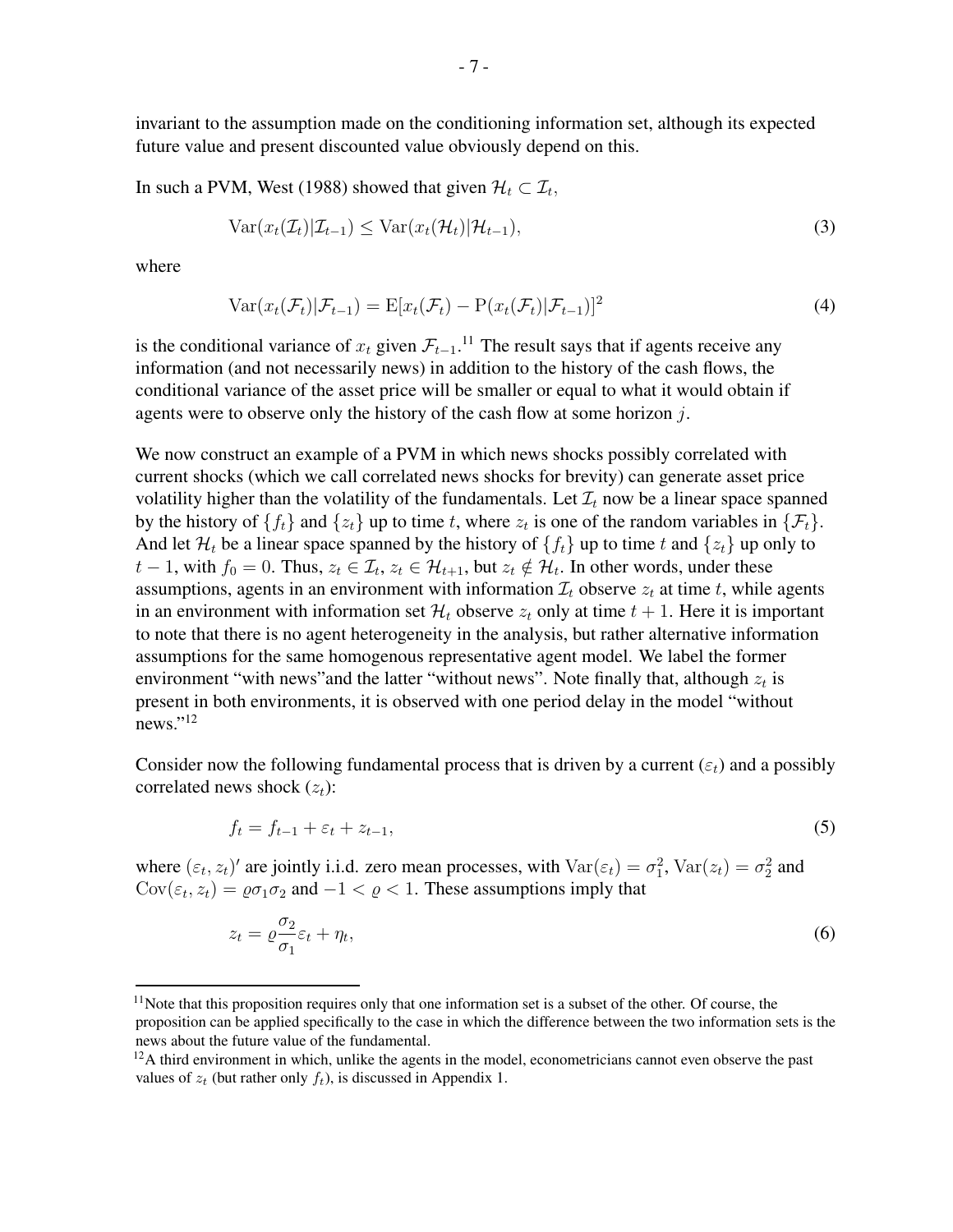where  $\eta_t$  is orthogonal to  $\varepsilon_t$  and  $\text{Var}(\eta_t) = (1 - \varrho^2)\sigma_2^2$ . This equation characterizes  $z_t$  as a linear projection onto  $\varepsilon_t$  plus an error term,  $\eta_t$ . Thus  $\eta_t$  is the portion of  $z_t$  that is orthogonal to the current shock. Note that, strictly speaking,  $\eta_t$  is also "news" according to the definition we provided above as one can easily see from the special case of  $\varrho = 0$  in which  $z_t = \eta_t$ . For illustrative purposes, however, it is preferable to consider the whole of  $z_t$  and not only  $\eta_t$  as news. This is because *z<sup>t</sup>* represents new information arriving at time *t* about future fundamental  $f_{t+1}: z_t = \mathbb{E}_t(\Delta f_{t+1}) - \mathbb{E}_{t-1}(\Delta f_{t+1})$ . Nonetheless, the results that follow apply to both  $z_t$  and  $\eta_t$ .<sup>13</sup>

So the process for the fundamental can be rewritten as

$$
f_t = f_{t-1} + \varepsilon_t + z_{t-1} \tag{7}
$$

$$
= f_{t-1} + \varepsilon_t + \varrho \frac{\sigma_2}{\sigma_1} \varepsilon_{t-1} + \eta_{t-1}
$$
\n(8)

$$
= f_{t-1} + \theta_t + \varrho_\theta \overline{\theta}_{t-1}, \tag{9}
$$

where  $\theta_t$  and  $\varrho_\theta$  are defined in Appendix 1. These three alternative representations of the process for *f<sup>t</sup>* show that an 'identical' fundamental process can be expressed in three different ways depending on alternative specifications of the information set. While the economic interpretations of these alternative representations are different, it is evident that it is impossible to identify the specific information set at work observing only the time series process of the fundamental. Note in particular that the surprise component of the fundamental at time *t*,  $f_t$  − E<sub>*t*−1</sub>( $f_t$ ), is  $\varepsilon_t$  when agents observe  $z_t$ , whereas it is  $\varepsilon_t + \eta_{t-1}$  when agents observe  $z_{t-1}$  only with a lag at time *t*. When agents do not observe  $z_t$  at time *t*, they therefore attribute to "current shocks" what actually stems from news shocks. Nonetheless, agents who do not observe news shocks can still extract some information about the future value of the fundamental from the current shock  $\varepsilon_t$  as they can distinguish between  $\varepsilon_t$  and  $z_{t-1}$  in  $f_t - f_{t-1}$ (because  $z_{t-1} \in \mathcal{H}_t$ ). But when agents observe  $z_t$  at time *t*, they will form different expectations even though the underlying fundamental process is exactly the same.<sup>14</sup>

The *conditional* variance of the fundamental process with respect to these two information sets is

$$
\begin{aligned} \text{Var}(f_t|\mathcal{I}_{t-1}) &= \text{Var}(\varepsilon_t) = \sigma_1^2\\ \leq \text{Var}(f_t|\mathcal{H}_{t-1}) &= \text{Var}(\varepsilon_t + \eta_{t-1}) = \sigma_1^2 + (1 - \varrho^2)\sigma_2^2, \end{aligned} \tag{10}
$$

with the equality holding if  $|\rho| = 1$ , i.e., when the current innovation reveals all the information contained in  $z_t$ <sup>15</sup>. When the absolute value of  $\varrho$  is close to one, the "usefulness"

 $13$ This implies that additional assumptions or restrictions, such as the orthogonality condition in equation (6), are required to distinguish between the two in the data.

<sup>&</sup>lt;sup>14</sup>Obviously, when agents cannot even distinguish  $\eta_{t-1}$  from  $\varepsilon_t$ , because they do not observe even the history of  $z_t$ , like the econometrician, they will form yet different expectations for the same process. This third case (equation 9) is discussed in Appendix 1.

<sup>&</sup>lt;sup>15</sup>Note that  $z_t$  is indeed "news" as it reduces the conditional variance of the fundamental.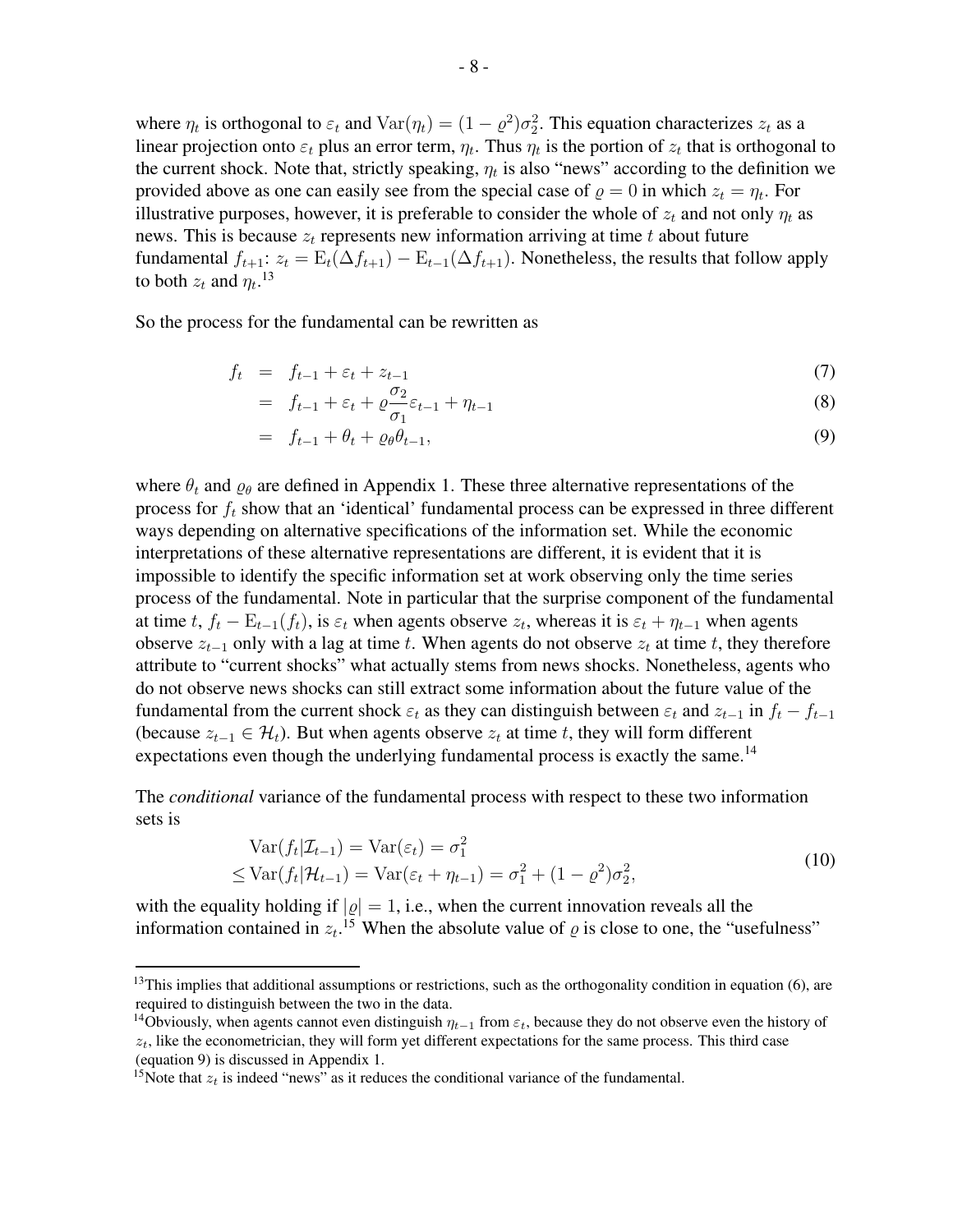of news (in the sense of their ability to help predicting the future fundamental) is diminishing, for given  $\sigma_1$  and  $\sigma_2$ —i.e., holding the *unconditional* variance of the underlying fundamental Var(∆*ft*) constant. The difference between the conditional variance of the fundamental with or without news depends on  $1 - \varrho^2$  and tends to zero as  $\varrho$  goes to one. This means that as  $|\varrho|$ tends to one, agents who do not observe  $z_t$  can extract information from  $\varepsilon_t$  about future fundamentals with increasing precision. Thus, one economic interpretation of  $\rho$  getting close to one is that the current innovation and the news shock become very similar. Note finally that the data generating process of the fundamental is invariant to the information set of the agent, but it does change depending on the value of  $\rho$ , even though the unconditional variance of fundamentals does not change with *ϱ*.

Introducing news shocks explicitly in the model is useful even if it reduces asset price volatility. First, correlated news shocks can provide an economic interpretation of what may otherwise just appear to the econometrician as a "persistent" process. In other words, a stochastic process for the fundamental appearing to be persistent to the econometrician may be also due to positively correlated news shocks that are not observed by the econometrician. For instance, persistent interest rate processes may be interpreted as being generated by correlated news shocks. Monetary announcements regarding the future course of policy (monetary news shocks) tend to go in the same direction as the actual policy actions (current shocks), but they also can go in different directions, thus providing more information about the future course of policy interest rates than it can be inferred by simply assuming that interest rates are persistent. Second, as we shall see in Section 4, grounding the empirical analysis of the impact of monetary policy shocks on asset prices in a model that explicitly allows for the possible presence of news shocks may help to shed light on potential omitted variable bias problems in their estimated impacts.<sup>16</sup>

Let's now explore the implications for asset price. The asset price at time  $t$  conditional on  $\mathcal{I}_t$  is

$$
x_t(\mathcal{I}_t) = \sum_{j=0}^{\infty} \beta^j \mathbf{E}(f_{t+j}|\mathcal{I}_t) = \frac{1}{1-\beta} f_t + \frac{\beta}{1-\beta} z_t \tag{11}
$$

while the asset price at time *t* conditional on  $\mathcal{H}_t$  is

$$
x_t(\mathcal{H}_t) = \sum_{j=0}^{\infty} \beta^j \mathbf{E}(f_{t+j}|\mathcal{H}_t) = \frac{1}{1-\beta} f_t + \frac{\beta}{1-\beta} \varrho \frac{\sigma_2}{\sigma_1} \varepsilon_t.
$$
 (12)

Notice here that the asset price depends not only on the current fundamental  $f_t$  but also on the news  $z_t$  if this is observed by the agents in economy. Therefore, assessing the performance of an asset price model (a PVM, for example) while making incorrect information assumptions can lead to reject the model when in fact it is the information assumption that one should reject. That is, the often lamented lack of economic understanding of asset prices may be the

<sup>&</sup>lt;sup>16</sup>Rigobon and Sack (2004) point out that empirical analyses based on event studies often suffer from omitted variable bias.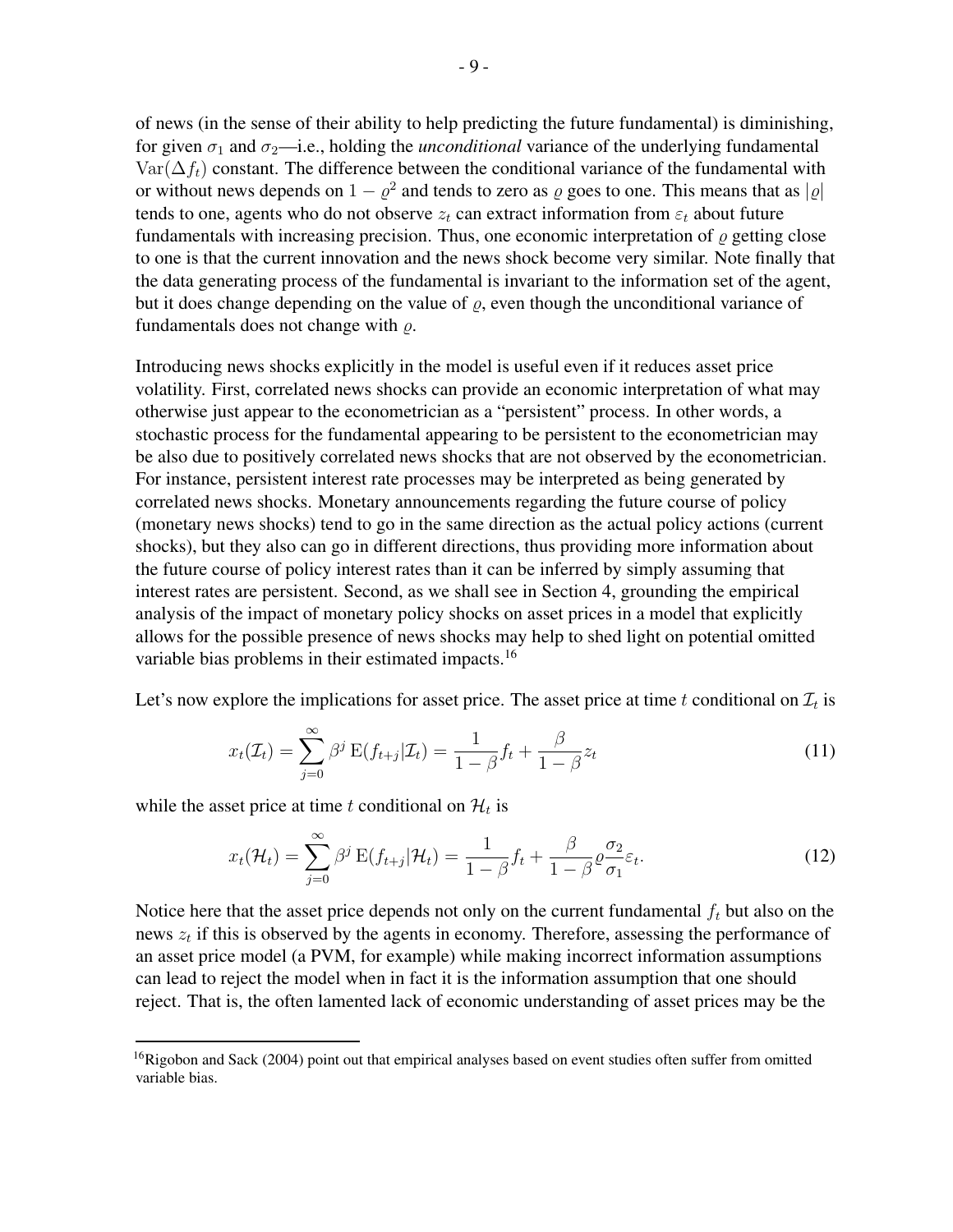result of ignoring the possible presence of news. While it is impossible to extract news from the data by just observing fundamental data, the asset price  $x_t(\mathcal{I}_t)$  contains information about news that can be inferred from the data using a model that allows for such a possibility. In this respect, adding asset prices to an empirical model of the fundamental process that also allows for the possible presence of news shocks can help the econometrician to unveil a 'truer' fundamental process, and thus deepen our understanding of asset price dynamics and their determinants.<sup>17</sup>

Compare the conditional variances of the asset price under two alternative information environments. These are, respectively,

$$
\operatorname{Var}(x_t(\mathcal{I}_t)|\mathcal{I}_{t-1}) = \operatorname{Var}\left(\frac{1}{1-\beta}(\varepsilon_t + \beta z_t)\right)
$$
  
\n
$$
= (1-\beta)^{-2} \left(\sigma_1^2 + 2\beta \varrho \sigma_1 \sigma_2 + \beta^2 \sigma_2^2\right),
$$
  
\n
$$
\operatorname{Var}(x_t(\mathcal{H}_t)|\mathcal{H}_{t-1}) = \operatorname{Var}\left(\frac{1}{1-\beta}(\varepsilon_t + \eta_{t-1} + \beta \varrho \frac{\sigma_2}{\sigma_1} \varepsilon_t)\right)
$$
  
\n
$$
= (1-\beta)^{-2} \left(\sigma_1^2 + 2\beta \varrho \sigma_1 \sigma_2 + [\beta^2 + (1-\beta^2)(1-\varrho^2)]\sigma_2^2\right).
$$
\n(14)

Thus, consistent with West (1988), the conditional variance of the asset price with news shocks is smaller than that without news shocks by the factor  $(1 - \beta^2)(1 - \varrho^2)\sigma_2^2$  (whether the news shocks are correlated with current shocks or not).

Including news shocks in the PVM, however, needs not reduce asset price volatility relative to the *unconditional* variance of the underlying fundamental. The unconditional variance of the fundamental is

$$
Var(\Delta f_t) = Var(\varepsilon_t + z_{t-1}) = \sigma_1^2 + \sigma_2^2,
$$
\n(15)

which does not depend on  $\rho$ . Thus, a larger  $\rho$  can increase the conditional variance of the asset price, while leaving the unconditional variance of fundamental unchanged. In fact, as  $\rho$  gets closer to one, correlated news shocks generate higher asset price volatility, like models with persistent fundamentals in which there is the so-called magnification effect (e.g., Frenkel, 1976). This is because, as *ϱ* increases, the fundamental process becomes more persistent and news become less useful to predict future fundamentals (because we can predict them based on current shocks).

In practice we could increase the conditional variance of asset prices by simply assuming an MA(1) process like equation (9) above. Proceeding in this manner, however, is problematic if

 $17$ For instance, Rudebusch (2006) studies policy interest rate smoothing using term structure information and finds that this is better interpreted as a response to a slow moving flow of economic data than monetary policy inertia per se. Barsky and Sims (2010) identify TFP news shock by including stock prices in a otherwise standard VAR model. Following the same methodology, Kurmann and Otrok (2010) find that TFP news shocks explains most movement in the slope of term structure.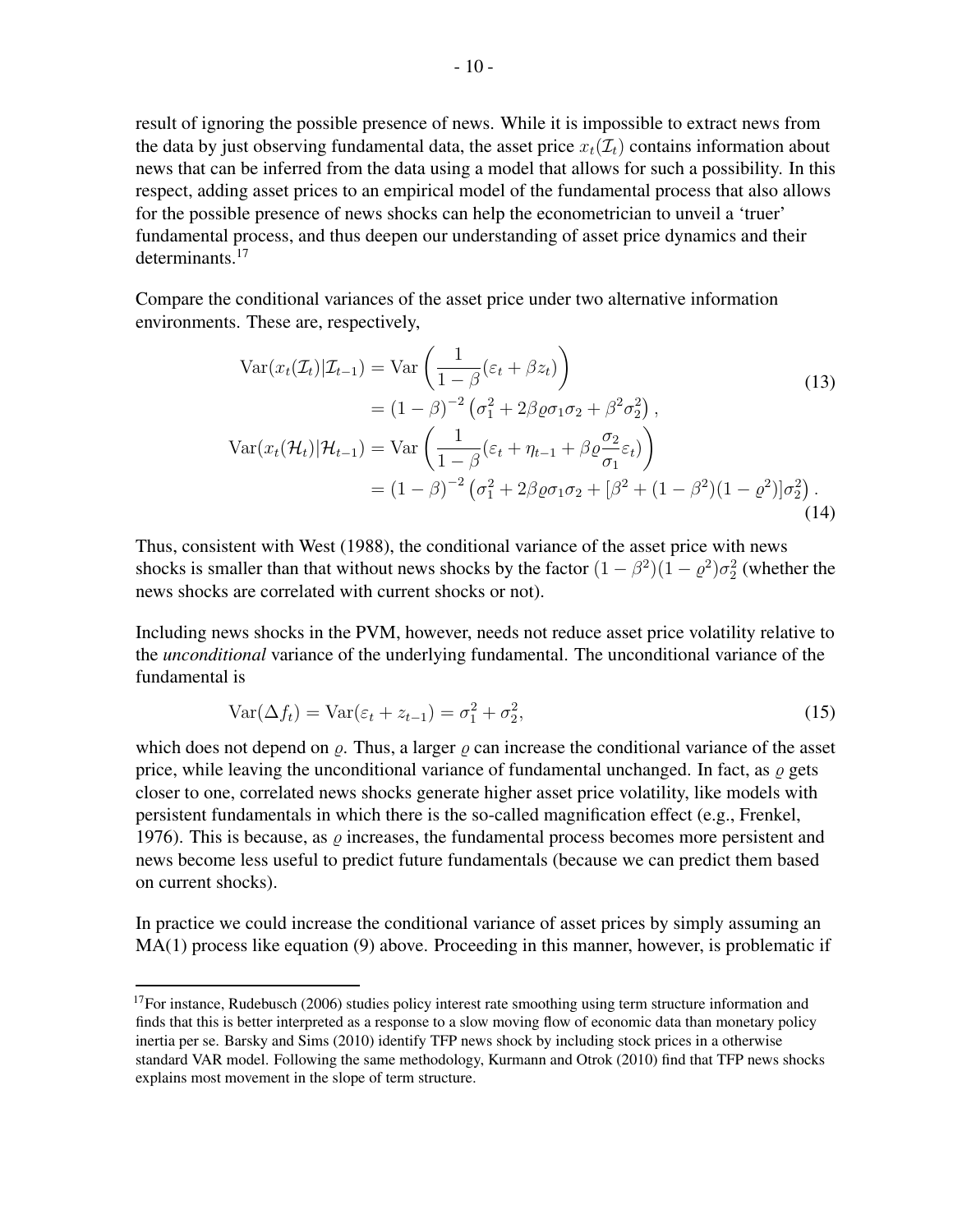agents actually observe news about the future value of fundamentals. This is because the actual realization of news shocks may or may not be similar to the current shocks. That is, in general  $\eta_t \neq 0$ , meaning that agents without news always make errors in making inference about news based on  $\varepsilon_t$  even if they are "correlated" news. Unlike the fundamental process which is invariant to the information set, the realization of the asset prices will be affected by the assumption on the observability (or lack thereof) of  $z_t$ . Thus, model-based asset prices will be different depending on the inclusion or not of news, i.e.,  $x_t(\mathcal{I}_t) \neq x_t(\mathcal{H}_t)$ . In addition, as we show in Appendix, even if the econometrician extracts the best possible information from the fundamental process without news, it is qualitatively different from the model with news shocks. While *ceteris paribus* a higher value of *ϱ* mitigates the problem by allowing agents without news or econometricians to extract better information from current fundamentals, a higher value of  $\sigma_2$  may exacerbate this problem by increasing the importance of news about the future in the data generating process.

In sum, as shown in the seminal contribution of West (1988), the introduction of news shocks reduces asset price volatility, measured by the conditional variance of the asset price for a given univariate representation of the underlying fundamental (cash flow) process, relative to the environment in which agents do not observe news shocks. However, our simple example suggests that if news shocks are positively correlated with current shocks, asset price volatility relative to the volatility of the cash flow process can increase with this correlation for a given *variance* of the cash flow process. The reason is that correlated news shocks induce a "magnification effect" in the asset price volatility, generated by a fundamental process that appears persistent to the econometrician or the economic agents in an environment without news. As we have demonstrated (and as also implied by the proposition of West, 1988), if agents do not observe correlated news shocks, the conditional variance of the asset price is even larger in the PVM, holding constant the data generating process of the cash flow.

We have also shown that modeling news shocks explicitly can help to explain why asset prices do not simply depend on current fundamentals. Thus, the point made by Cochrane (1994) that news shocks may help to understand the business cycle also applies to asset prices. It is therefore important to allow for news shocks in asset price models even though they may reduce the conditional variance of asset prices relative to an environment without news shocks. And even more so given that, as we shall see in Section 4, this volatility reducing effect may not be necessarily present in general equilibrium.

## III. A DSGE MODEL

We employ a relatively simple dynamic stochastic general equilibrium (DSGE) model to characterize the effects of news shocks on asset prices in general equilibrium. Except for news shocks, the model and its solution are standard. We keep the model simple to obtain analytical solutions.

The model is a production economy with unit population, nominal rigidity and news shocks. Goods prices are set one period in advance. There are two exogenous processes, for the money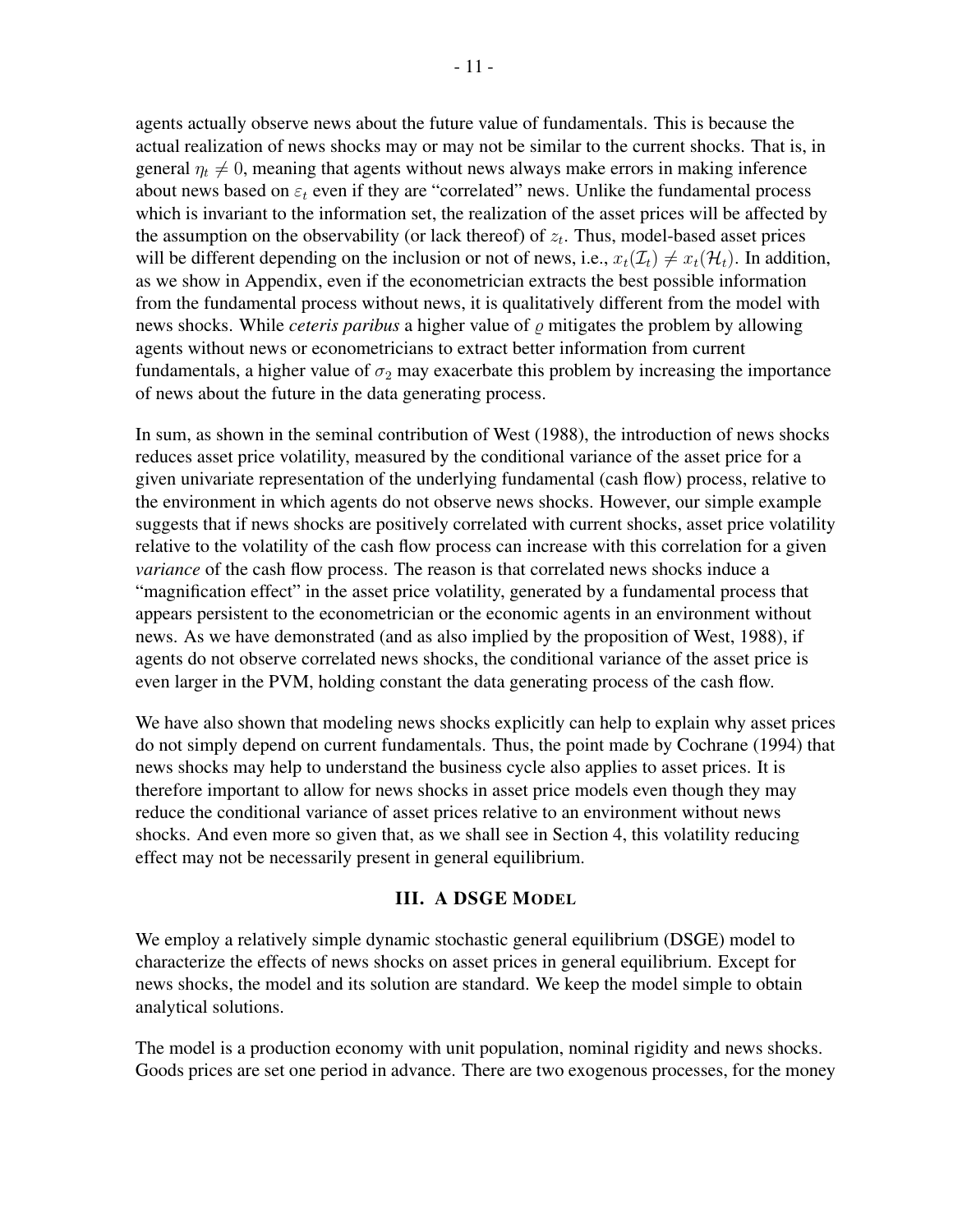supply and labor productivity, and we assume that agents can receive new information about both variables one period in advance. Firms are monopolistic competitors that use a linear technology with no capital. Since agents are all alike, equity prices are simply the present discounted sum of future profits (by ruling out bubble solutions). In the rest of this section, we describe the model setup in more detail, while its full solution is reported in Appendix 2.

#### A. Households

The representative household *j* maximizes

$$
\max_{C_t(j),M_t(j),L_t(j)} \mathcal{E}_t \sum_{s=t}^{\infty} \left( \frac{C_s(j)^{1-\rho}}{1-\rho} + \frac{\kappa_1}{1-\varepsilon} \left( \frac{M_s(j)}{P_s} \right)^{1-\varepsilon} - \frac{\kappa_2}{1+\psi} L_s(j)^{1+\psi} \right),\tag{16}
$$

subject to a budget constraint in which we assume that asset markets are complete in nominal terms and households receive a lump-sum transfer from the national government generated by seignorage. The consumption basket is  $C_t(j)$ ,  $\frac{M_t(j)}{P_t}$  $P_t^{(t)}(j)$  is real money balance, and  $L_t(j)$  is the labor supply. The following standard parameter restrictions are assumed to hold on the inverse of the intertemporal substitution elasticity, money demand interest rate semi-elasticity, inverse of the wage elasticity of labor supply, and the weights of money balances and labor disutility in the period utility flow, respectively:  $\rho > 0$ ,  $\varepsilon > 0$ ,  $\psi \ge 0$ ,  $\kappa_1$  and  $\kappa_2 > 0$ . The consumption basket  $C_t(j)$  is defined as

$$
C_t(j) \equiv \left[ \int_0^1 C_t(j,i)^{(\lambda - 1)/\lambda} di \right]^{\lambda/(\lambda - 1)}, \tag{17}
$$

where  $\lambda > 1$  denotes the elasticity of substitution among different varieties. Given these baskets, the aggregate price index can be written as

$$
P_t = \left[ \int_0^1 P_t(i)^{1-\lambda} di \right]^{1/(1-\lambda)}, \qquad (18)
$$

Given prices and the total consumption basket  $C_t$ , the optimal consumption allocation satisfies (since households are identical, we can suppress the index *j*):

$$
C_t(i) = \left(\frac{P_t(i)}{P_t}\right)^{-\lambda} C_t.
$$
\n(19)

The other first order conditions are

$$
W_t = \kappa_2 \frac{L_t^{\psi}}{C_t^{-\rho}/P_t},
$$
 labor supply  

$$
\left(\frac{M_t}{P_t}\right)^{\varepsilon} = \kappa_1 \frac{C_t^{\rho}}{1 - \mathcal{E}_t \beta D_{t,t+1}},
$$
 money demand, (21)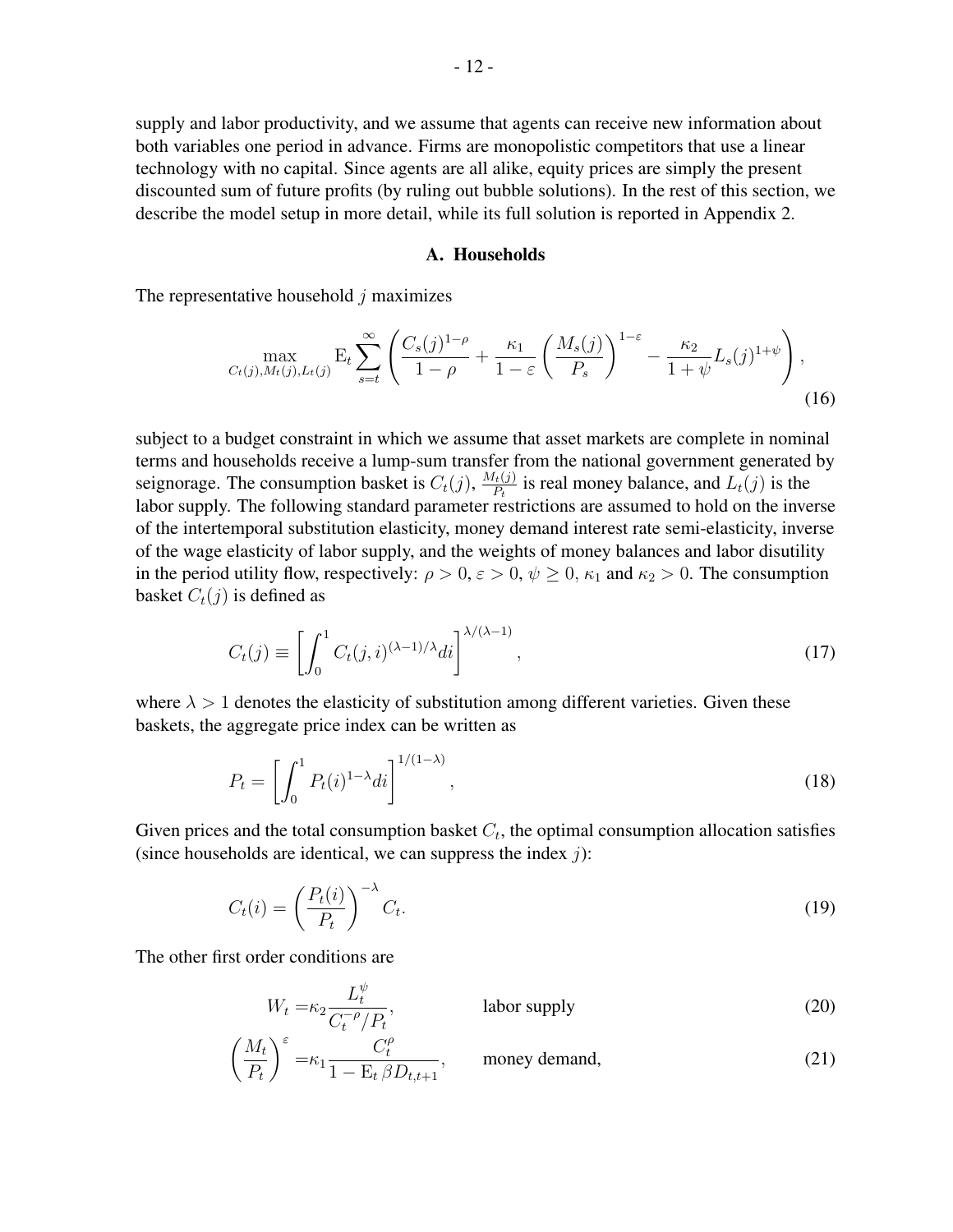where

$$
D_{t,t+s} \equiv \frac{C_{t+s}^{-\rho}/P_{t+s}}{C_t^{-\rho}/P_t} \tag{22}
$$

is the stochastic discount factor or the pricing kernel.

#### B. Firms

Firms are monopolistic competitors with a linear technology in labor:

$$
Y_t(i) = A_t L_t(i),\tag{23}
$$

where  $Y_t(i)$  is firm *i*'s production,  $L_t(i)$  is firm *i*'s labor input, and  $A_t$  is common productivity across all firms.

Firms supply goods as demanded. We assume that firm *i* presets its price *Pt*(*i*) one period in advance. The firm's output price is set to maximize its discounted profit, given other firms' prices. The discounted profit for firm *i* is

$$
D_{t-1,t} \Pi_t(i) = D_{t-1,t}[P_t(i)Y_t(i) - W_t L_t(i)],
$$
\n(24)

where the demand for firm *i*'s good is, respectively,

$$
Y_t(i) = \left(\frac{P_t(i)}{P_t}\right)^{-\lambda} C_t.
$$
\n(25)

Thus, the optimal preset price is

$$
P_t(i) = \frac{\lambda}{\lambda - 1} \frac{\mathbf{E}_{t-1} D_{t-1,t} \frac{W_t}{A_t} C_t}{\mathbf{E}_{t-1} D_{t-1,t} C_t},
$$
\n(26)

Since all firms are alike,  $P_t(i) = P_t$  for all *i*.

## C. Market Clearing and Equilibrium

Labor and goods markets clear as follows:

$$
Y_t = A_t L_t = C_t. \tag{27}
$$

Given goods prices, households satisfy the first order conditions for their consumption. The money market clears equating money demand from the households' first order conditions and money supply as specified below. We also assume that, in the initial state,  $A_0 = 1$  and  $P_0 = 1$ , and that there is no news about the future at time 0. Given the exogenous processes for productivity and money supply, equilibrium is then defined as usual.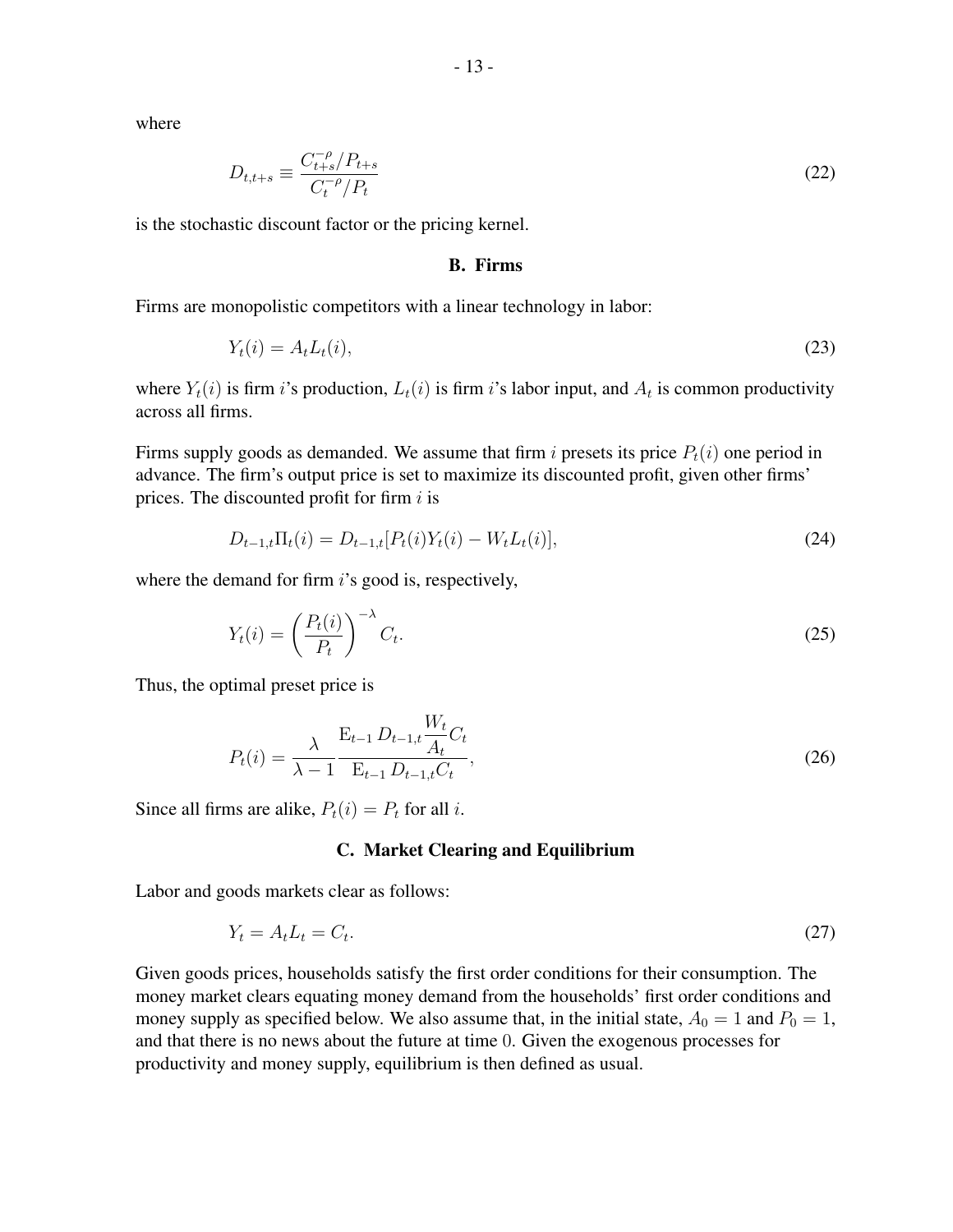#### D. Stochastic Processes and Information Assumptions

The assumptions we make on the stochastic processes driving the model dynamics are different from those used in the typical DSGE model, but they are now standard in the news literature. The aggregate productivity level,  $ln(A_t)$ , has a unit root. Specifically, we assume that

$$
a_t \equiv \ln(A_t) = a_{t-1} + \nu_{1,t} + \nu_{2,t-1},\tag{28}
$$

where  $(\nu_{1,t}, \nu_{2,t})'$  are jointly i.i.d. over time with mean zero,  $Var(\nu_{1,t}) = \sigma_{\nu_1}^2$ ,  $Var(\nu_{2,t}) = \sigma_{\nu_2}^2$ , and  $Cov(\nu_{1,t}, \nu_{2,t}) = \varrho_a \sigma_{\nu_1} \sigma_{\nu_2}$ . Note that  $\nu_{1,t}$  is a traditional productivity shock, which we call "current shock", while  $\nu_{2,t}$  provides information about productivity one period in advance, i.e., on  $a_{t+1}$  at time *t*. Thus,  $\nu_{2,t}$  is news about productivity as the conditional variance of  $a_{t+1}$ is smaller when we include  $\nu_{2,t}$  in the information set.

To label alternative information sets, we use the notation developed in Section 2. That is  $\nu_{2,t} \in \mathcal{I}_t$  and  $\nu_{2,t-1} \in \mathcal{H}_t$  but  $\nu_{2,t} \notin \mathcal{H}_t$ . Thus,  $\mathcal{I}_t$  denotes the information set when the agents can observe news, while  $\mathcal{H}_t$  is the information set when agents do not observe news, i.e., agents in  $\mathcal{H}_t$  do not observe  $\nu_{2,t}$  until time  $t + 1$  even though  $\nu_{2,t}$  is realized at time *t*. Like in the previous section, for brevity, we shall call the first environment "with news" and the second "without news"respectively. It is important to stress here that the underlying stochastic process for productivity is not affected by the introduction of news shocks, which only changes the information set of agents in the two environments.

For the money supply, we assume the following processes:

$$
\ln(M_t) = \ln(M_{t-1}) + \mu_t,\tag{29}
$$

where  $\mu_t$  is

$$
\mu_t = \nu_{3,t} + \nu_{4,t-1} + \chi_1 \nu_{1,t} + \chi_2 \nu_{2,t-1} + \chi_3 \nu_{2,t}, \tag{30}
$$

with  $(\nu_{3,t}, \nu_{4,t})$  jointly i.i.d. over time, with mean zero,  $Var(\nu_{3,t}) = \sigma_{\nu_3}^2$ ,  $Var(\nu_{4,t}) = \sigma_{\nu_4}^2$ ,  $Cov(\nu_{3,t}, \nu_{4,t}) = \varrho_m \sigma_{\nu_3} \sigma_{\nu_4}$ , and independent from  $\nu_{1,t}$  and  $\nu_{2,t}$ .

Here,  $\nu_{3,t}$  and  $\nu_{4,t}$  are the traditional shock to the current period money stock and the news shock about next period's money stock, respectively, while  $\chi_1$ ,  $\chi_2$ , and  $\chi_3$  are monetary policy responses to different productivity shocks. Specifically,  $\chi_1$  is the reaction coefficient to a current productivity shock,  $\chi_2$  is the delayed reaction to a news shock, while  $\chi_3$  is the contemporaneous reaction to a news shock. Note that while  $\chi_2$  is the monetary policy reaction to the news shock when this materializes in productivity,  $\chi_3$  is the reaction to the news shock when it arrives before its materialization in productivity. This implies that  $\chi_2 \nu_{2,t-1}$  is also the anticipated monetary policy response to a productivity news shock, as agents in the economy know in advance that the monetary authority will react to this shock when it materializes in productivity in the next period. Thus, such a reaction is akin to a monetary policy news shock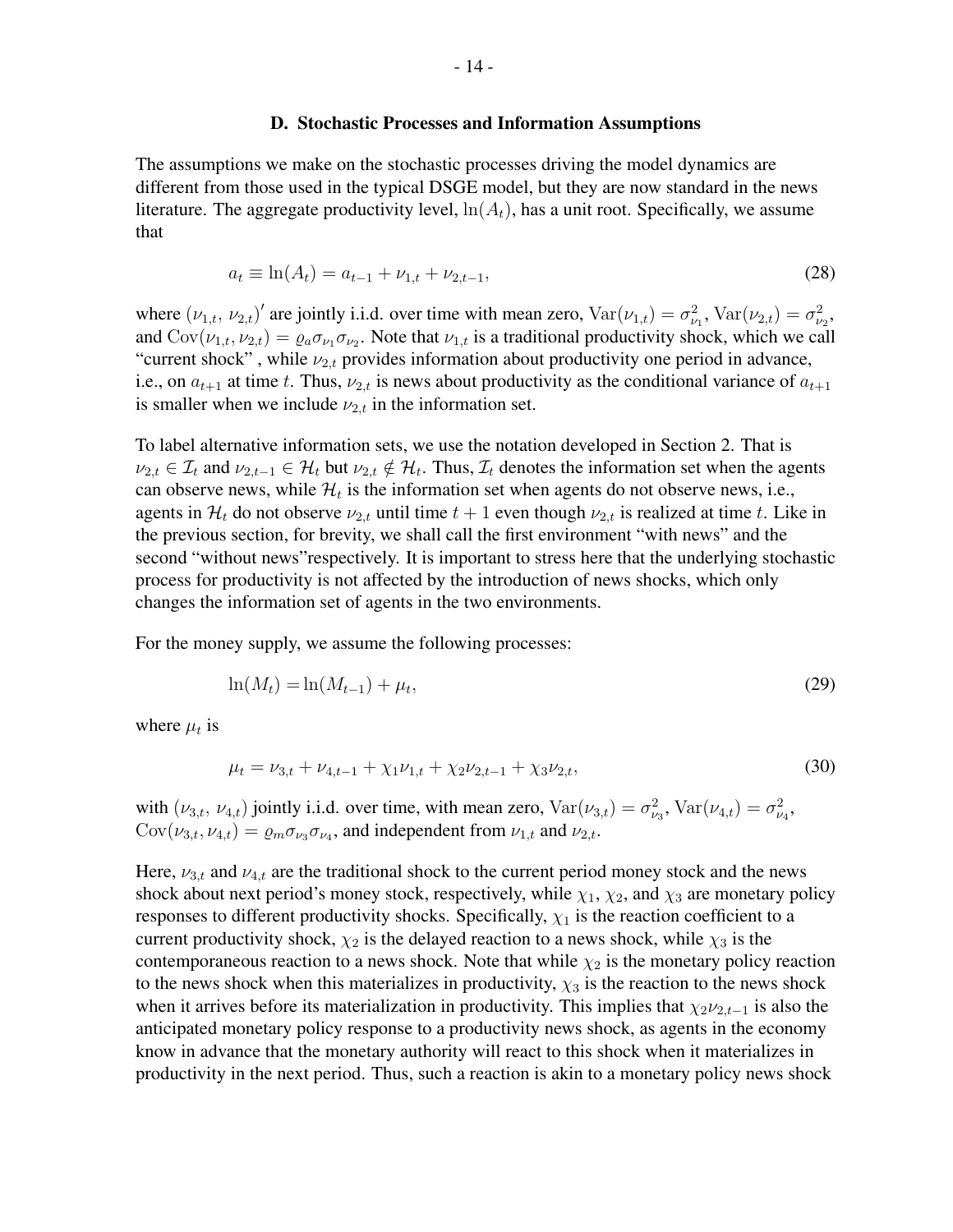$(\nu_{2,t-1})$  because it does not affect the money supply until the authority actually reacts to the materialization of the productivity news shock, but it is expected one period in advance. On the other hand,  $\chi_3 \nu_{2,t}$  can be seen as a current monetary policy shock because agents in the economy cannot anticipate it one period in advance. Note that  $\chi_3 \nu_{2,t}$  can also be interpreted as a "preemptive" monetary policy reaction. In a typical model without news, it is sometimes described as reaction to an "expectation." However, the introduction of an explicit reaction to a news shock is important when expectations about future fundamentals cannot be described as a mere function of past and current fundamentals.<sup>18</sup>

These monetary policy responses are neither realistic nor optimal, but they permit to highlight the linkages between the monetary policy response to different shocks and asset prices. In addition, as we have shown in the previous section, asset prices carry information about future fundamentals, and the monetary authorities may react to asset prices if reaction to future fundamentals is justified and the authority does not have as good information as market participants. More generally, while monetary policy news shocks  $(\nu_{4,t})$  may be novel in the DSGE literature, many policy communications can be easily interpreted as monetary policy news shocks.<sup>19</sup>

Note finally that, for ease of interpretation of the results in the next section, it is useful to define the following auxiliary variables:

$$
\mu_{1,t} \equiv \nu_{3,t} + \chi_1 \nu_{1,t} + \chi_3 \nu_{2,t}, \quad \mu_{2,t} \equiv \nu_{4,t} + \chi_2 \nu_{2,t}, \tag{31}
$$

so that  $\mu_t = \mu_{1,t} + \mu_{2,t-1}$  where  $\mu_{1,t}$  are the surprise components of the money supply (i.e., the policy reaction to the current productivity shock and/or the current shock to the money supply), and  $\mu_{2,t}$  is news about future money supply plus the delayed (thus anticipated) policy response to the news about future productivity.

## E. Solution

We solve the model by log-linearizing around an initial steady state. For any variable, lower case notation stands for its log-deviation from the initial steady state. The Appendix 2 reports a complete model solution. In the rest of this section, we discuss the implications of the model's solution for equity price volatility.

We solve the model assuming that agents observe news, but it is simple to obtain the solution when agents do not observe news. This is because the model with news shocks nests the standard model without news shocks. The difference between the two models is that news shocks have specific effects when agents observe them, which are not present without news. However, the effects of current shocks  $(\nu_1, \mu_1)$  is the same whether agents observe news or not, assuming no correlation between news shocks and current shocks. The solutions in both

<sup>&</sup>lt;sup>18</sup>Christiano et.al. (2008) find that a Taylor rule that does not react to productivity news shock when it occurs (e.g.,  $\chi_3 = 0$ ) can generate asset price booms and busts in their model.

<sup>&</sup>lt;sup>19</sup>Sekine and Teranishi (2008), for example, discuss the effect of policy communication on the volatility of inflation. Okina and Shiratsuka (2004) study the effect of monetary policy commitment on the yield curve.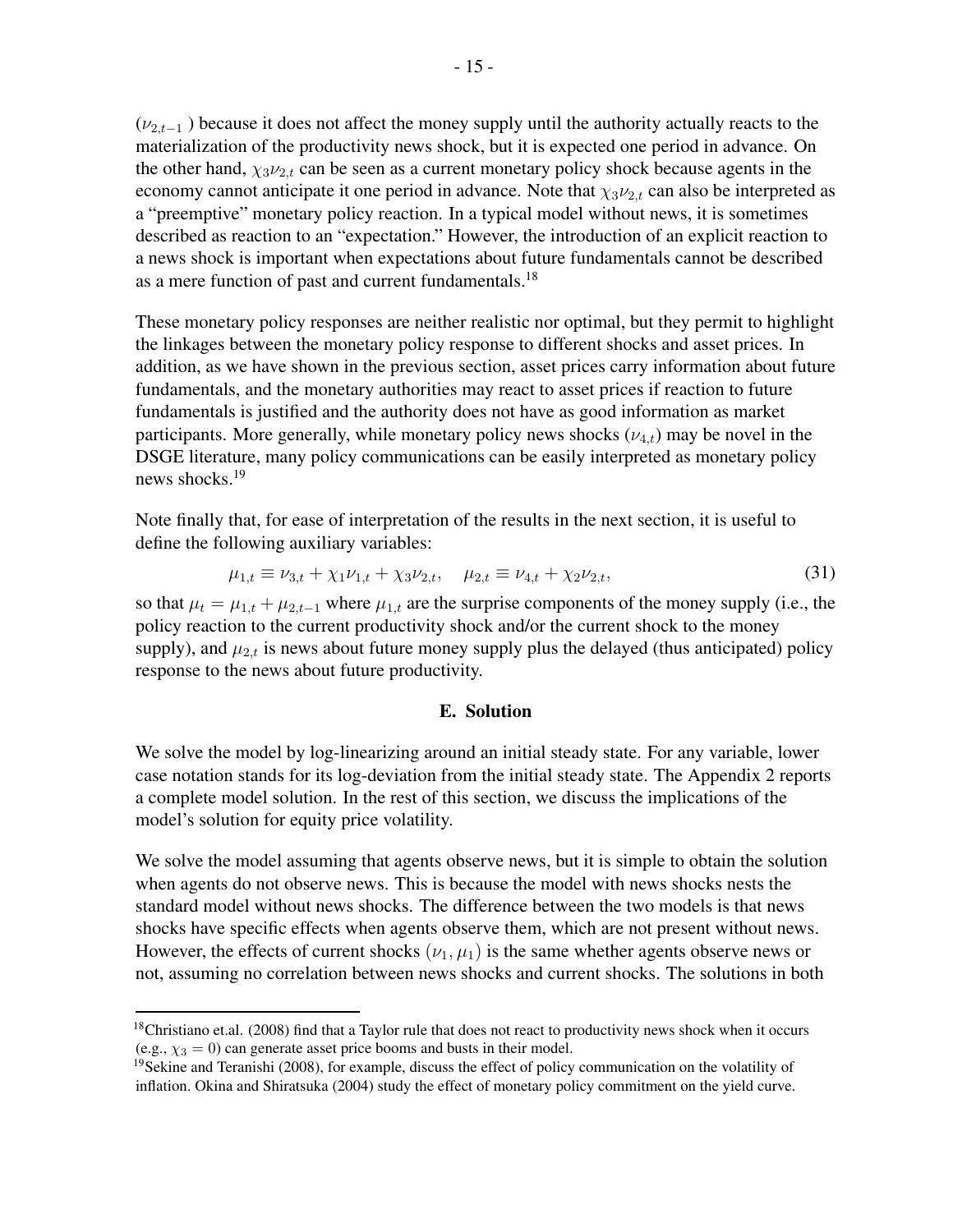environments depend on two types of shocks, current and news shocks to the underlying processes (i.e.,  $\nu_1, \nu_2$ , and  $\mu_1, \mu_2$  respectively). When agents do not observe news, they are surprised by news only one period after the news has arrived. And hence the effect of a unit 'news shock' when agents do not observe them is the same as that of a unit current shock.

## IV. GENERAL EQUILIBRIUM RESULTS

In this section, we study the volatility impact of the introduction of news shocks in general equilibrium. Specifically, we provide an example in which the introduction of news about future productivity leads to an increase in the conditional variance of the equity price. Then we discuss monetary policy news shocks and the interaction of news shocks with a stochastic discount factor. Finally, we introduce a correlation between current and news shocks to show that the magnification effect that we discussed in Section 2 may not be operative in general equilibrium. Before proceeding, recall that when we compare asset price volatility with or without news shocks, we keep the underlying stochastic process unchanged, and only change the information set of the agents.

## A. News Shocks and Equity Prices

In the model, equity prices are discounted present values of dividends. In general equilibrium, however, dividends depend not only on the realization of the underlying exogenous stochastic processes for productivity and money supply, but also on the expected future values of these processes. This implies that alternative information assumptions can affect the dividend process itself unlike in the present discounted value example of section 2, in which the dividend process is invariant to the assumptions on the information set.<sup>20</sup> This is because, in general equilibrium, consumption, the wage rate, sales, pricing, and hence profits all depend on current as well as news shocks to the exogenous processes.

The reason why consumption is different when the information set is different is very intuitive: if agents know today (via news shocks) that tomorrow is going to be a good time, then they start to adjust today. This in turn affects sales and firms' profits. At the same time, because of price rigidity, some variables cannot adjust immediately in response to shocks. As a result, in a general equilibrium model with news shocks, it is possible to obtain a more volatile equity price than in the environment without news for certain parameter values.

Equities in our model are claims that pay off the firm's profit every period. Firms do not have physical capital, but they have monopolistic power that generates profits.<sup>21</sup> Given the assumption of complete asset markets and the discount factor, the pre-dividend price of a

 $^{20}$ As we have already noted, exogenous processes are invariant to alternative assumptions on the information set.  $21$ This specification is isomorphic to the case in which firms are endowed with a fixed stock of capital that does not depreciate. We do not model investment decisions for simplicity and to obtain analytical solutions. An even simpler endowment economy, however, would not generate the results we report as the firm cash flow would not exist in this case.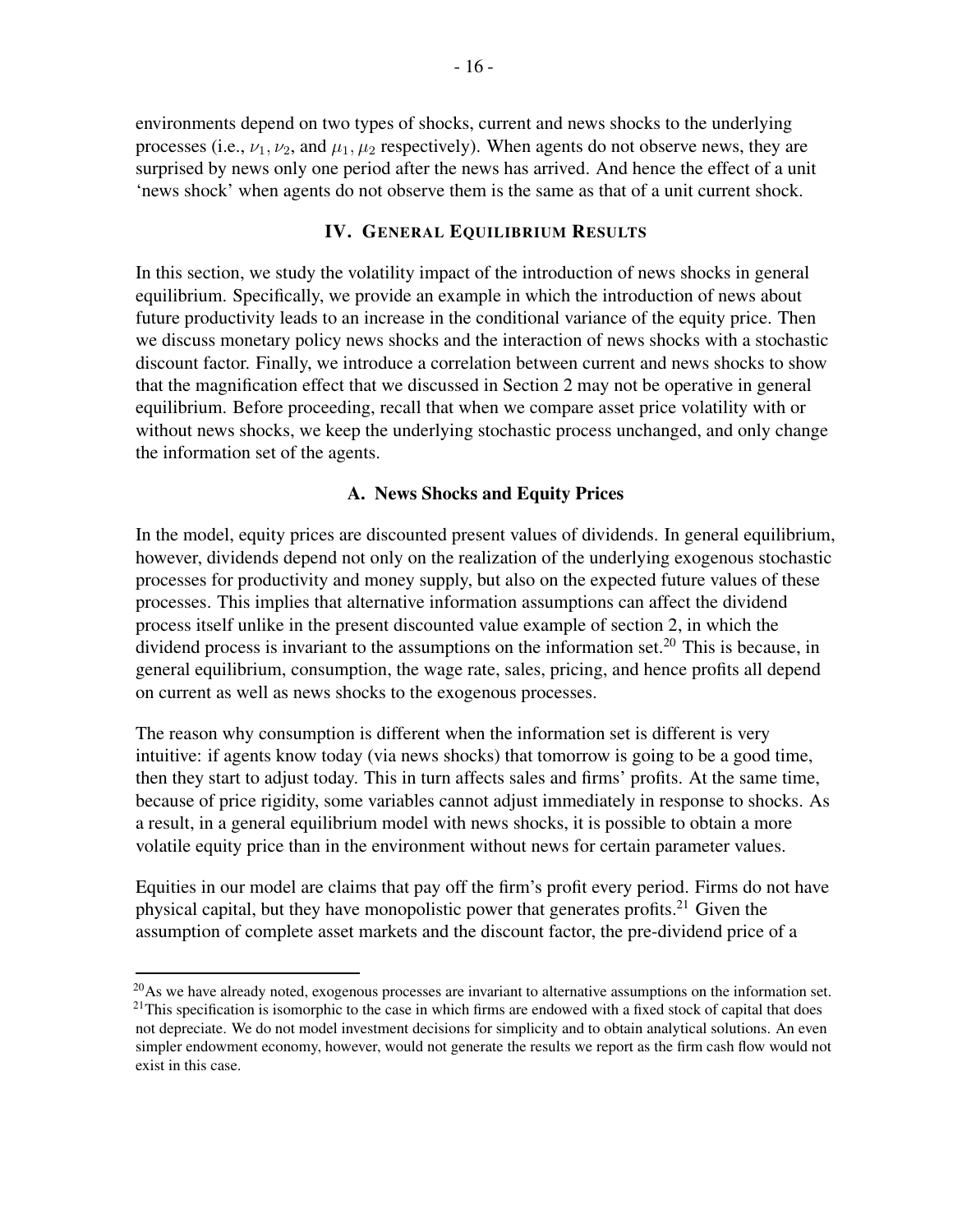claim on the firm's profit can be written as

$$
Q_t = \Pi_t + \mathcal{E}_t \left[ \beta D_{t,t+1} Q_{t+1} \right]. \tag{32}
$$

Thus, the linearized equity price<sup>22</sup> is

$$
q_t = \beta \, \mathcal{E}_t \, q_{t+1} + (1 - \beta) \pi_t - \beta i_t,\tag{33}
$$

where  $i_t = E_t(-d_{t,t+1})$  is the (linearized) nominal interest rate between period t to  $t + 1$ .<sup>23</sup> Then, it is straightforward to derive the following expression for the return on equity, *r<sup>t</sup>* :

$$
r_{t+1} = i_t + (q_{t+1} - \mathbf{E}_t q_{t+1}).
$$
\n(34)

This expression shows that the excess return on equity over the nominal interest rate,  $r_{t+1} - i_t$ , is equal to the surprise component of equity prices,  $q_{t+1} - \mathrm{E}_t q_{t+1}$ . Note also that the return on equity is not i.i.d., as the nominal interest rate is known at time *t*, i.e.,  $E_t(r_{t+1}) = i_t$ , but its excess return is indeed an i.i.d. process as one would expect. This equation also implies that the variance of the excess return is the same as the conditional variance of the equity price innovation, which is the focus of our analysis. $24$  Note finally that, in our model, good prices are set one period in advance and hence surprise components or excess returns are the same in both nominal and real terms.

The surprise component of the equity price is

$$
q_{t+1} - \mathcal{E}_t q_{t+1} = r_{t+1} - i_t
$$
  
=  $(\Lambda_1 + \Lambda_2)\nu_{1,t+1} + \Lambda_2\nu_{2,t+1}$   
+  $\Lambda_m \{[(1-\beta)\varepsilon + \beta](\mu_{1,t+1}) + \beta\mu_{2,t+1}\},$  (35)

where

$$
\Lambda_1 \equiv (1 - \beta) \frac{\zeta}{1 - \zeta} (\psi + 1),
$$
\n
$$
\Lambda_2 \equiv \left\{ \left[ 1 + (1 - \beta) \left( \frac{1 - \rho}{\rho} - \frac{\zeta}{1 - \zeta} \frac{\rho + \psi}{\rho} \right) \right] \rho \left( 1 - \frac{1}{\varepsilon} \right) + (1 - \rho) \right\} \beta \frac{\psi + 1}{\rho + \psi},
$$
\n
$$
\Lambda_m \equiv 1 + (1 - \beta) \left( \frac{1 - \rho}{\rho} - \frac{\zeta}{1 - \zeta} \frac{\rho + \psi}{\rho} \right),
$$

and  $\zeta = (\lambda - 1)/\lambda$  is the steady state labor share of revenue. We can now study the volatility impact of introducing news shocks.

 $^{22}$ As we use the standard linear approximation, the covariance terms drops.

<sup>&</sup>lt;sup>23</sup>Note that  $i_t$  is the log deviation from the steady state net interest rate,  $\frac{1-\beta}{\beta}$ .

<sup>&</sup>lt;sup>24</sup>We use "excess return," "unexpected return," and "surprise component of the equity price return" interchangeably.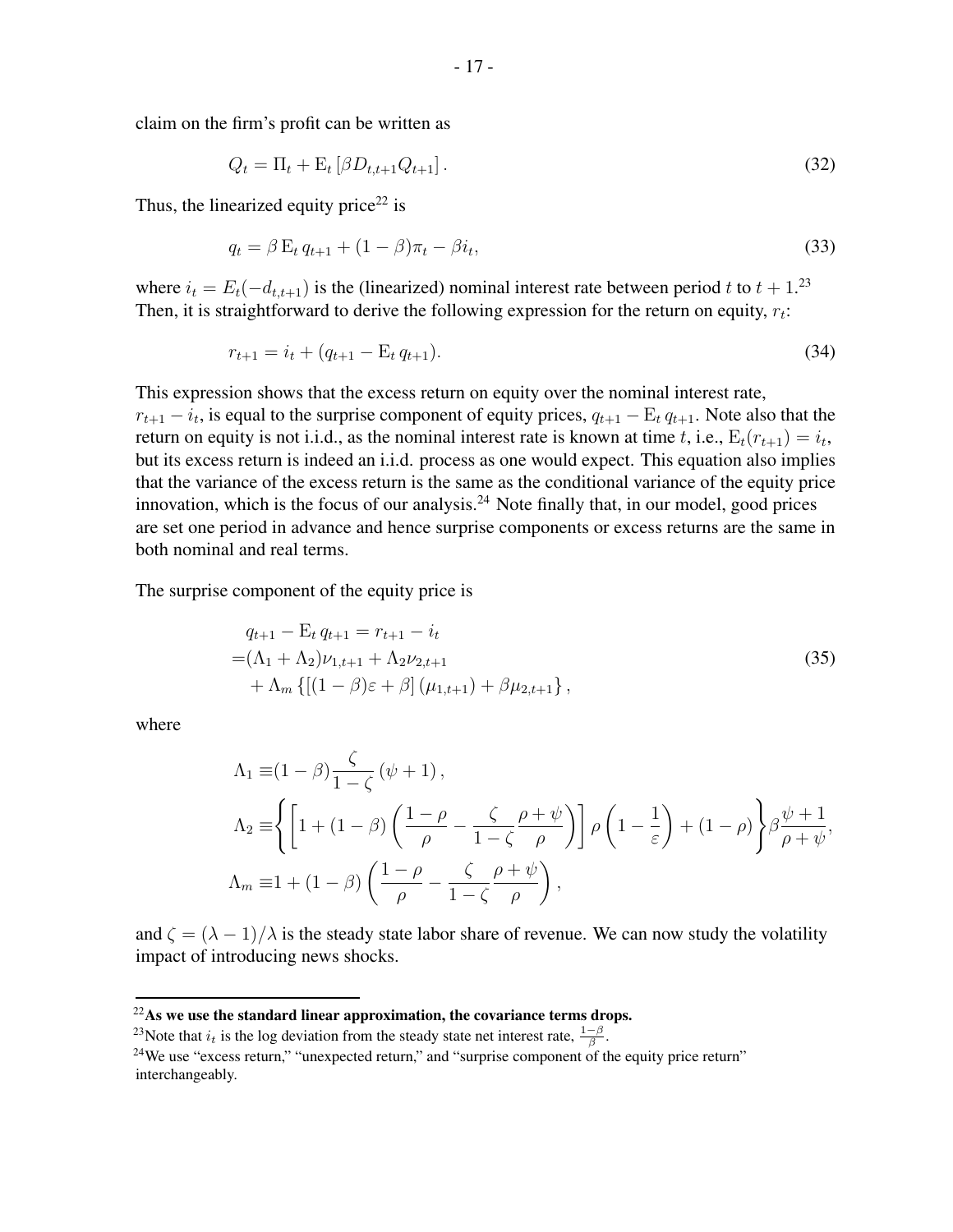#### B. Productivity News Shocks

From equation 35, we can see that productivity news shocks,  $\nu_{2,t+1}$ , affect the excess return unless  $\Lambda_2 = 0$  (i.e., both  $\varepsilon = 1$  and  $\rho = 1$ ). Let  $q_t(\mathcal{I}_t)$  be the equity price when agents observe a news shock  $(\nu_{2,t})$  at time *t*, and  $q_t(\mathcal{H}_t)$  be the equity price when agents do not observe at time *t* (i.e., they observe it only at time  $t + 1$  together with the current shock  $\nu_{1,t+1}$ ). Further, to isolate the general equilibrium effect of news shocks, we assume  $\varrho_a = 0$ . Assuming  $\varrho_a = 0$ also simplifies the analysis because the surprise component of productivity for the agents who do not observe news is the same as the actual productivity change. That is, when agents observe news shocks  $\nu_{2,t}$  only at time  $t + 1$ ,  $a_{t+1} - \mathbb{E}(a_{t+1}|\mathcal{H}_t) = \Delta a_{t+1} = \nu_{1,t+1} + \nu_{2,t}$ . In contrast, the surprise component of productivity for agents who do observe news shocks is  $a_{t+1} - \mathbf{E}(a_{t+1}|\mathcal{I}_t) = \nu_{1,t+1}.$ 

First, ignoring monetary shocks and the monetary reaction to the technology shocks for simplicity, we can rewrite the surprise component of the equity price with news shocks as follows:

$$
q_{t+1}(\mathcal{I}_{t+1}) - \mathcal{E}(q_{t+1}(\mathcal{I}_{t+1})|\mathcal{I}_t) = (\Lambda_1 + \Lambda_2)\nu_{1,t+1} + \Lambda_2\nu_{2,t+1}.
$$
\n(36)

When agents do not observe news shocks we can replace  $\nu_{2,t+1}$  with zero and  $\nu_{1,t+1}$  with  $v_{1,t+1} + v_{2,t}$  in the above equation.<sup>25</sup> Thus, without news shocks, we have

$$
q_{t+1}(\mathcal{H}_{t+1}) - \mathcal{E}(q_{t+1}(\mathcal{H}_{t+1})|\mathcal{H}_t) = (\Lambda_1 + \Lambda_2) (\nu_{1,t+1} + \nu_{2,t}). \tag{37}
$$

Now it is easy to see that the difference in the conditional variances of these two surprise components is given by the following expression:

$$
\begin{aligned} \text{Var}(q_{t+1}(\mathcal{I}_{t+1})|\mathcal{I}_t) - \text{Var}(q_{t+1}(\mathcal{H}_{t+1})|\mathcal{H}_t) \\ = -(\Lambda_1 + 2\Lambda_2)\Lambda_1 \sigma_{\nu 2}^2. \end{aligned} \tag{38}
$$

Asset price volatility with news shocks is larger than without news shocks—i.e., the sign of this expression is positive—when  $\Lambda_1 + 2\Lambda_2 < 0$  as  $\Lambda_1 > 0$ . In general,  $\Lambda_1 + 2\Lambda_2$  can be either positive or negative. However, it is possible to find cases in which its value is negative for plausible assumptions on the parameter values. For instance, suppose  $\varepsilon = 1$  and  $\psi = 0$  (i.e., unit interest rate elasticity of money demand  $(1/\varepsilon)$  and linear disutility of labor, as often assumed in the literature because of lack of direct empirical evidence on this parameter). The above equation then simplifies to

$$
\begin{split} \text{Var}(q_{t+1}(\mathcal{I}_{t+1})|\mathcal{I}_{t}) - \text{Var}(q_{t+1}(\mathcal{H}_{t+1})|\mathcal{H}_{t}) \\ = & - \left[ 2\beta \frac{1-\rho}{\rho} + (1-\beta) \frac{\zeta}{1-\zeta} \right] (1-\beta) \frac{\zeta}{1-\zeta} \sigma_{\nu 2}^{2}, \end{split} \tag{39}
$$

which, for instance, is positive if the labor share  $\zeta = 2/3$ , the discount factor  $\beta = .95$ , and the inverse of elasticity of intertemporal substitution  $\rho \geq (1 - \frac{1 - \beta}{2\beta})$ *ζ*  $\frac{\zeta}{1-\zeta}$ <sup>-1</sup> ≈ 1.06.<sup>26</sup>

<sup>&</sup>lt;sup>25</sup>It is easy to see that if  $\varrho_a \neq 0$ , then we have to replace  $\nu_{2,t+1}$  with  $\varrho_a \sigma_2/\sigma_1 \nu_{1,t+1}$  and  $\nu_{1,t+1}$  with  $\nu_{1,t+1} + \eta_t$ where  $\eta_t \equiv \nu_{2,t} - \varrho_a \sigma_2 / \sigma_1 \nu_{1,t}$ .

<sup>&</sup>lt;sup>26</sup>Note that if  $\rho = 1$ , the expression (38) is positive for  $\varepsilon = .8$ ,  $\zeta = 2/3$ , and  $\beta = .95$ .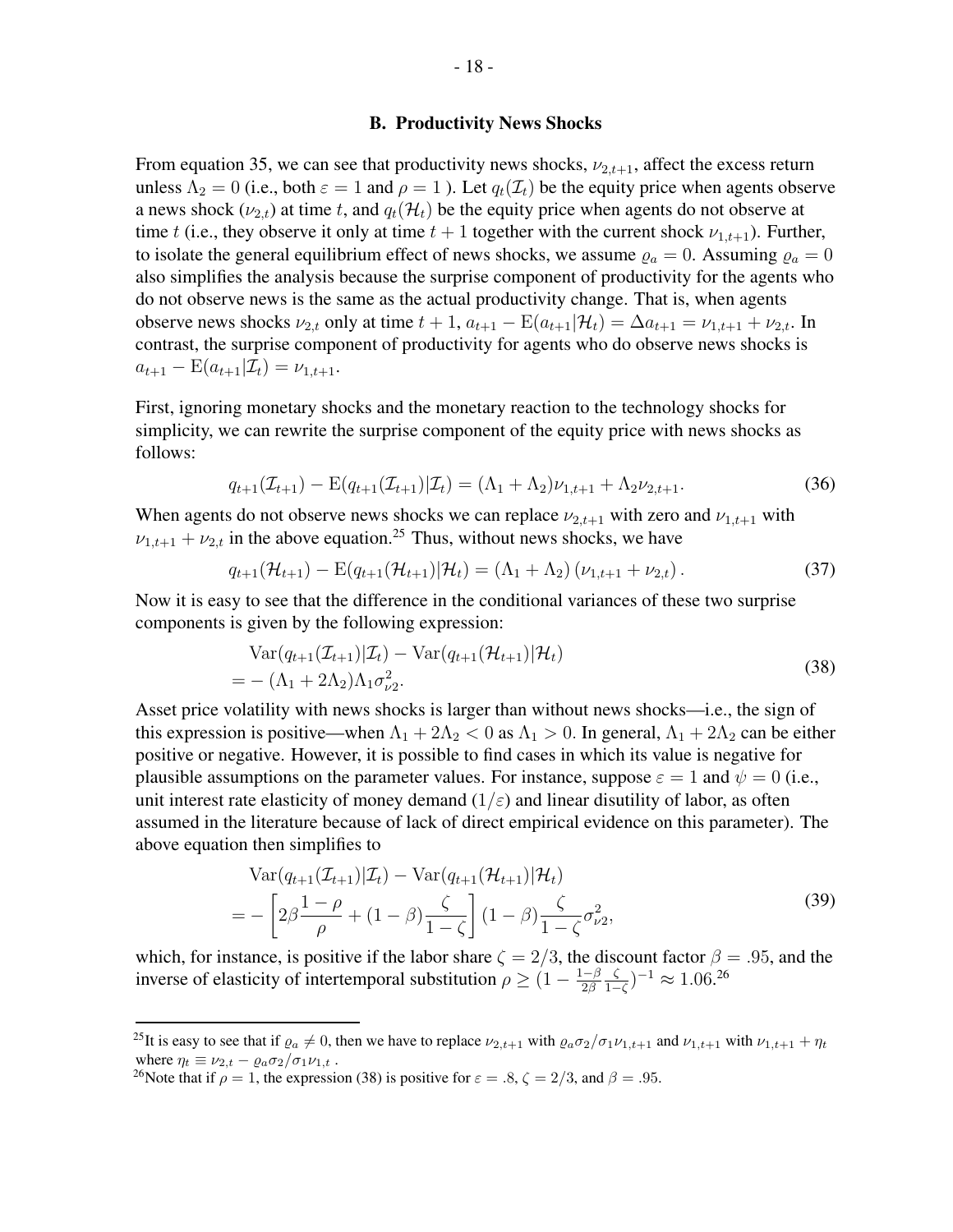Note that, in this example, contrary to the empirical evidence presented by Beaudry and Portier (2006) and Barsky and Sims (2010), the equity return falls with a positive productivity news shock. This is because  $\Lambda_2 < 0$  when  $\Lambda_1 + 2\Lambda_2 < 0$ . In fact, our simple model cannot generate simultaneously an increase in the equity return in response to a positive productivity news shock and higher equity price volatility with the introduction of news shocks, unless monetary policy reacts to these shocks in specific ways. As we shall see below, however, with a specific monetary policy reaction to productivity news shocks, the model can generate both the right comovement and higher volatility.

Why is the equity price more volatile when agents observe news in this general equilibrium example? As equations (36) and (37) show, the difference in the equity price response to news shocks is due to  $\nu_2$  as the effect of current shocks  $\nu_1$  is the same in the two model environments. So let's consider how *ν*<sub>2*,t*</sub> affects asset prices. When agents do not observe news,  $\nu_{2,t}$  surprises them only one period later, at time  $t + 1$ , when the news materializes in productivity. In contrast, when agents observe news,  $\nu_{2,t}$  surprises them when it arrives, at time *t*. Also, since  $\nu_{2,t}$  has a permanent effect on productivity, agents update their expectations about future productivity when they are surprised (either at time  $t$  or  $t + 1$ ) depending on the information environment). In turn, in both environments, higher expected future productivity reduces the future good price and hence the future nominal profit for the parameter values we assumed.

However, today's profit increases only if agents are surprised, by either the realization of a current productivity shock in both environments or by the materialization of a past news shock in the environment without news shocks. A positive surprise in current productivity thus has two offsetting effects on the equity prices—a positive effect via the impact on today's profit and a negative effect via the impact on future nominal profits. Since the effect on future profits is larger, such a shock depresses equity price.

In contrast, when agents observe news shocks, the only effect of a positive productivity news shock on the equity price is via a reduction in the nominal future profits with no offsetting impact on today's profit (because the current profit does not change in response to the news shock with this parametrization.)<sup>27</sup> As a result, the equity price decreases more with a news shock than with a current shock in both environments (or with the materialization of a past news shock in the  $\mathcal{H}_t$  environment). That is, the impact of  $\nu_2$  on the equity price is bigger when agents observe news than when agents do not.

Trying to match asset price volatility in the data is beyond the scope of the simple model we set up; however, it is still possible to quantify the impact of the introduction of news shocks on asset price volatility in our model, for plausible parameter values. Figure 1 plots the conditional variance of equity prices with or without news shocks as a function of *ρ* (inverse of the intertemporal elasticity of substitution, or the coefficient of relative risk aversion) for

<sup>&</sup>lt;sup>27</sup>When  $\varepsilon \neq 1$ , current profit will be affected by news shocks via a consumption smoothing channel, but the quantitative impact is small as far as  $\varepsilon \approx 1$ .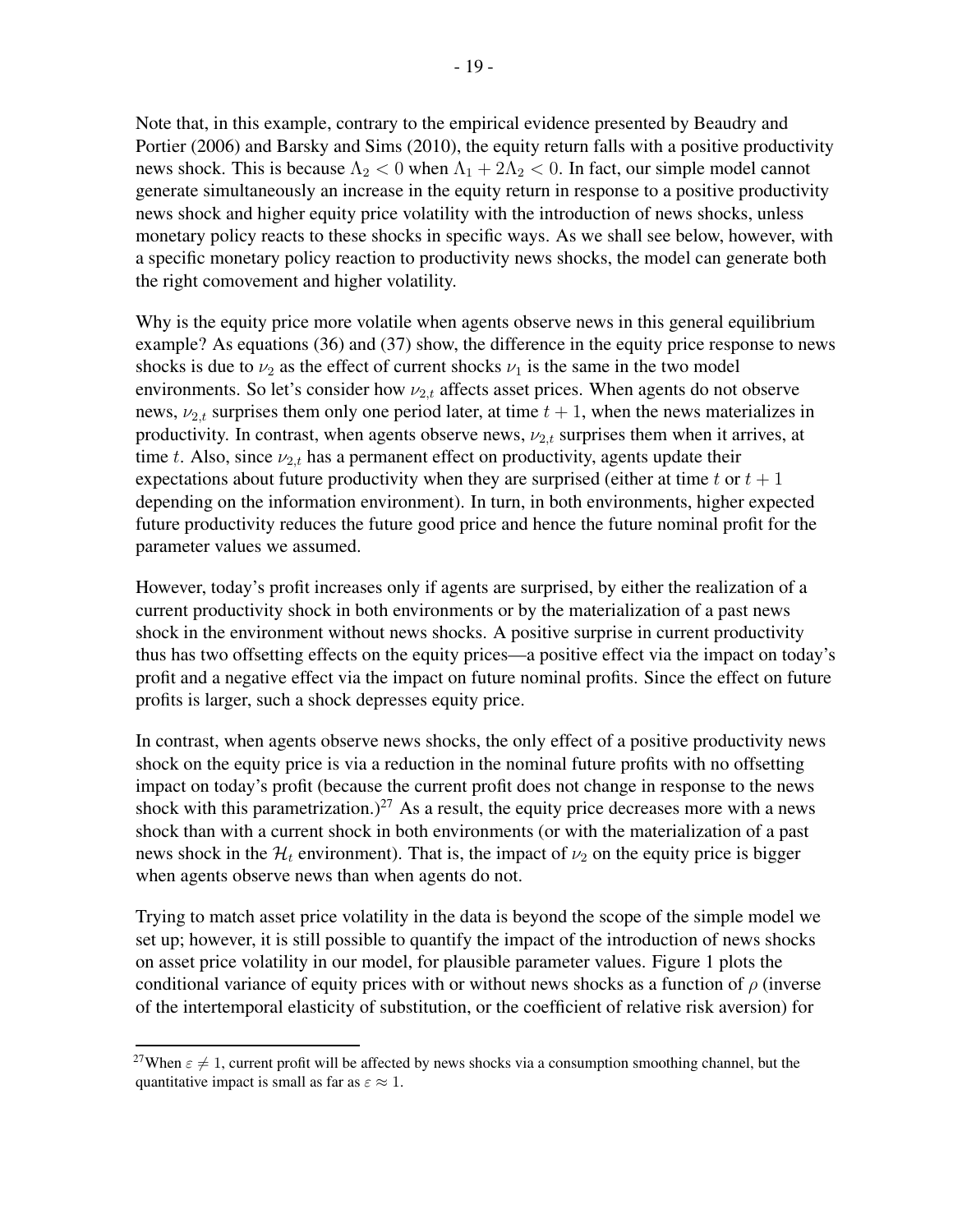three different values of *ε* (the inverse of real money demand elasticity to the interest rate) to illustrate how the impact on the asset price volatility depends on the various parameters. Figure 2 plots the log difference of these conditional variances in the two model environments,  $\ln \text{Var}(q_{t+1}(\mathcal{I}_{t+1})|\mathcal{I}_t) - \ln \text{Var}(q_{t+1}(\mathcal{H}_{t+1})|\mathcal{H}_t)$ . Note that, in these computations, we assume no monetary policy shock as well as no monetary policy response to any productivity shock. The variances of the productivity news shocks and current shocks are unity with no correlation between current and news shocks. Other parameter values are the same we assumed above:  $\psi = 0$ ,  $\beta = .95$ ,  $\zeta = 2/3$ .

Introducing news shocks in the model, under these parameter assumptions, can have a potentially large impact on the conditional variance of asset prices. While the absolute values of the conditional variances are small in this simple model (Figure 1), the log difference between the model with and without news shocks is very large (Figure 2). When  $\Lambda_1 + 2\Lambda_2 = 0$ , the two conditional variances are the same, while the log difference goes to infinity when  $\Lambda_1 + \Lambda_2 = 0$ , as the equity price does not respond when agents do not observe news (see equation 37). As explained above, this is the crucial distinction in the transmission of current and news shocks. While this example inevitably reflects the simplicity of the model and the specific assumptions made on parameter values, it shows that the effect of news shocks on asset price volatility in general equilibrium can be potentially large.

#### C. Monetary Policy News Shocks

We now consider monetary policy news shocks. Recall that

$$
\mu_{1,t} \equiv \nu_{3,t} + \chi_1 \nu_{1,t} + \chi_3 \nu_{2,t}, \quad \mu_{2,t} \equiv \nu_{4,t} + \chi_2 \nu_{2,t}, \tag{40}
$$

Consider first the case in which there is no monetary policy response to productivity shocks. Monetary policy news shocks alone do not generate higher asset price volatility in this simple model. In fact,

$$
\begin{aligned} \text{Var}(q_{t+1}(\mathcal{I}_{t+1})|\mathcal{I}_t) - \text{Var}(q_{t+1}(\mathcal{H}_{t+1})|\mathcal{H}_t) \\ = -\Lambda_m^2 (1-\beta)\varepsilon \left[ (1-\beta)\varepsilon + 2\beta \right] \sigma_{\nu 4}^2. \end{aligned} \tag{41}
$$

Since  $\varepsilon > 0$ , this expression is always negative, meaning that a monetary policy announcement alone cannot increase the conditional variance of equity price.

Consider now a more realistic situation in which monetary policy reacts to productivity news shocks, assuming for simplicity that there are no monetary policy news shocks (i.e., *ν*4*,t* is zero). Specifically, assume that

$$
\mu_t(\mathcal{I}_t) = \chi_1 \nu_{1,t} + \chi_2 \nu_{2,t-1} + \nu_{3,t},\tag{42}
$$

$$
\mu_t(\mathcal{H}_t) = \chi_1(\nu_{1,t} + \nu_{2,t-1}) + \nu_{3,t},\tag{43}
$$

with  $\chi_3 = 0$ , so that monetary policy responds only to the materialization of a previous period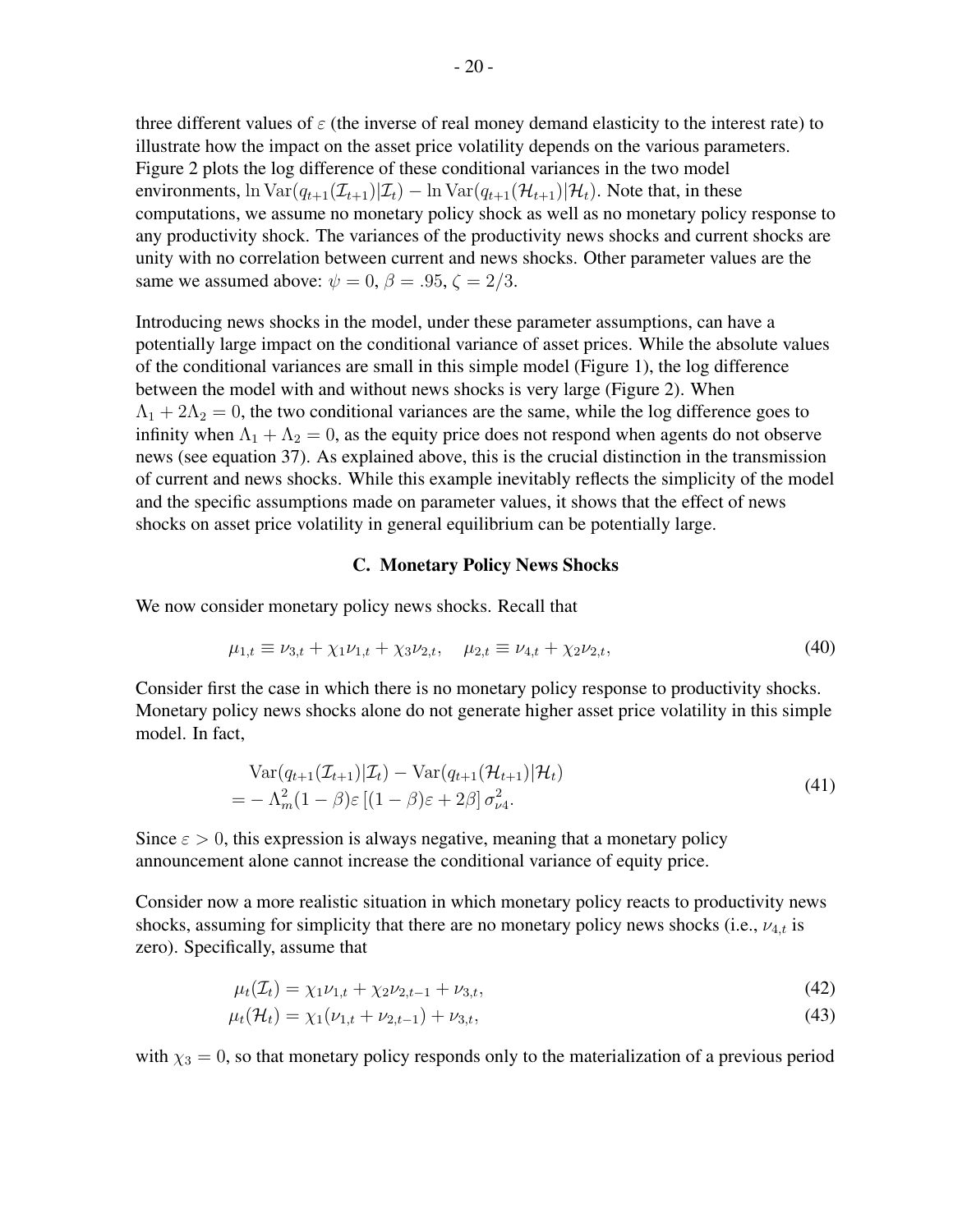news shock or to the realization of a current shock in productivity.<sup>28</sup> With this monetary reaction function, we have that

$$
q_{t+1}(\mathcal{I}_{t+1}) - \mathcal{E}(q_{t+1}(\mathcal{I}_{t+1})|\mathcal{I}_t)
$$
  
\n
$$
= {\Lambda_1 + \Lambda_2 + \Lambda_m \chi_1 [(1 - \beta)\varepsilon + \beta]} \nu_{1,t+1}
$$
  
\n
$$
+ (\Lambda_2 + \Lambda_m \chi_2 \beta) \nu_{2,t+1} + \Lambda_m [(1 - \beta)\varepsilon + \beta] \nu_{3,t},
$$
  
\n
$$
q_{t+1}(\mathcal{H}_{t+1}) - \mathcal{E}(q_{t+1}(\mathcal{H}_{t+1})|\mathcal{H}_t)
$$
  
\n
$$
= {\Lambda_1 + \Lambda_2 + \Lambda_m \chi_1 [(1 - \beta)\varepsilon + \beta]} (\nu_{1,t+1} + \nu_{2,t}) + \Lambda_m [(1 - \beta)\varepsilon + \beta] \nu_{3,t}.
$$
\n(45)

Therefore, in order to have higher conditional variance by introducing news shocks with the specific monetary reaction above, the following inequality has to hold:

$$
\begin{split} \text{Var}(q_{t+1}(\mathcal{I}_{t+1})|\mathcal{I}_t) - \text{Var}(q_{t+1}(\mathcal{H}_{t+1})|\mathcal{H}_t) \\ &= -\left\{\Lambda_1 + 2\Lambda_2 + \Lambda_m \chi_1 \left[ (1-\beta)\varepsilon + \beta \right] + \Lambda_m \beta \chi_2 \right\} \\ &\times \left\{\Lambda_1 + \Lambda_m \chi_1 \left[ (1-\beta)\varepsilon + \beta \right] - \Lambda_m \beta \chi_2 \right\} \sigma_{\nu 2}^2 > 0. \end{split} \tag{46}
$$

Depending on the sign and values of  $\chi_1$  and  $\chi_2$  and the other parameter values, this last expression can be satisfied.<sup>29</sup> In order to quantify the difference between these two expressions, assume  $\varepsilon = 1$  and  $\psi = 0$  as before, and consider an optimal monetary policy reaction in the sense that it replicates the flexible price equilibrium (i.e.,  $\chi_1 = 1$  and  $\chi_2 = 0$ .<sup>30</sup> In this case, we find that

$$
\begin{split} &\text{Var}(q_{t+1}(\mathcal{I}_{t+1})|\mathcal{I}_{t}) - \text{Var}(q_{t+1}(\mathcal{H}_{t+1})|\mathcal{H}_{t}) \\ &= -(\Lambda_{1} + 2\Lambda_{2} + \Lambda_{m})(\Lambda_{1} + \Lambda_{m})\sigma_{\nu_{2}}^{2} \\ &= -\left[ (1+\beta)\frac{1}{\rho} - \beta \right] \left[ \beta + (1-\beta)\frac{1}{\rho} \right] \sigma_{\nu_{2}}^{2}, \end{split} \tag{47}
$$

implying that news shocks can increase equity price volatility for  $\rho > 1 + 1/\beta$  (a plausible value, slightly larger than 2, for the assumed values of the other parameters and  $\beta = .95$ ). Thus, this example shows that, even when monetary policy responds optimally, the introduction of news shocks can indeed increase asset price volatility.<sup>31</sup>

With this monetary policy reaction, however, the model cannot generate the positive comovement between the equity price and the productivity news shock documented by

<sup>&</sup>lt;sup>28</sup>Assuming  $\chi_3 \neq 0$  is not plausible when agents do not observe news. Therefore, environments with and without news shocks cannot be compared if  $\chi_3 \neq 0$ . Note also that when agents and the monetary policy authority do not observe productivity news shocks, then the whole term  $(\nu_{1,t} + \nu_{2,t-1})$  is a current productivity policy shock consistent with the discussion above.

 $29$ Recall that we have not imposed sign restrictions on these coefficients.

<sup>&</sup>lt;sup>30</sup>The flexible price consumption level is  $\frac{\psi+1}{\rho+\psi}a_t$ .

<sup>&</sup>lt;sup>31</sup>Note that studying how alternative monetary policy reactions to news shocks may affect asset price dynamics for a given information set such as  $\mathcal{I}_t$  is a related but different question than we address in the paper. Christiano et. al. (2008) investigate this question in a more realistic model. One could start to address this question in our model by examining equation (35).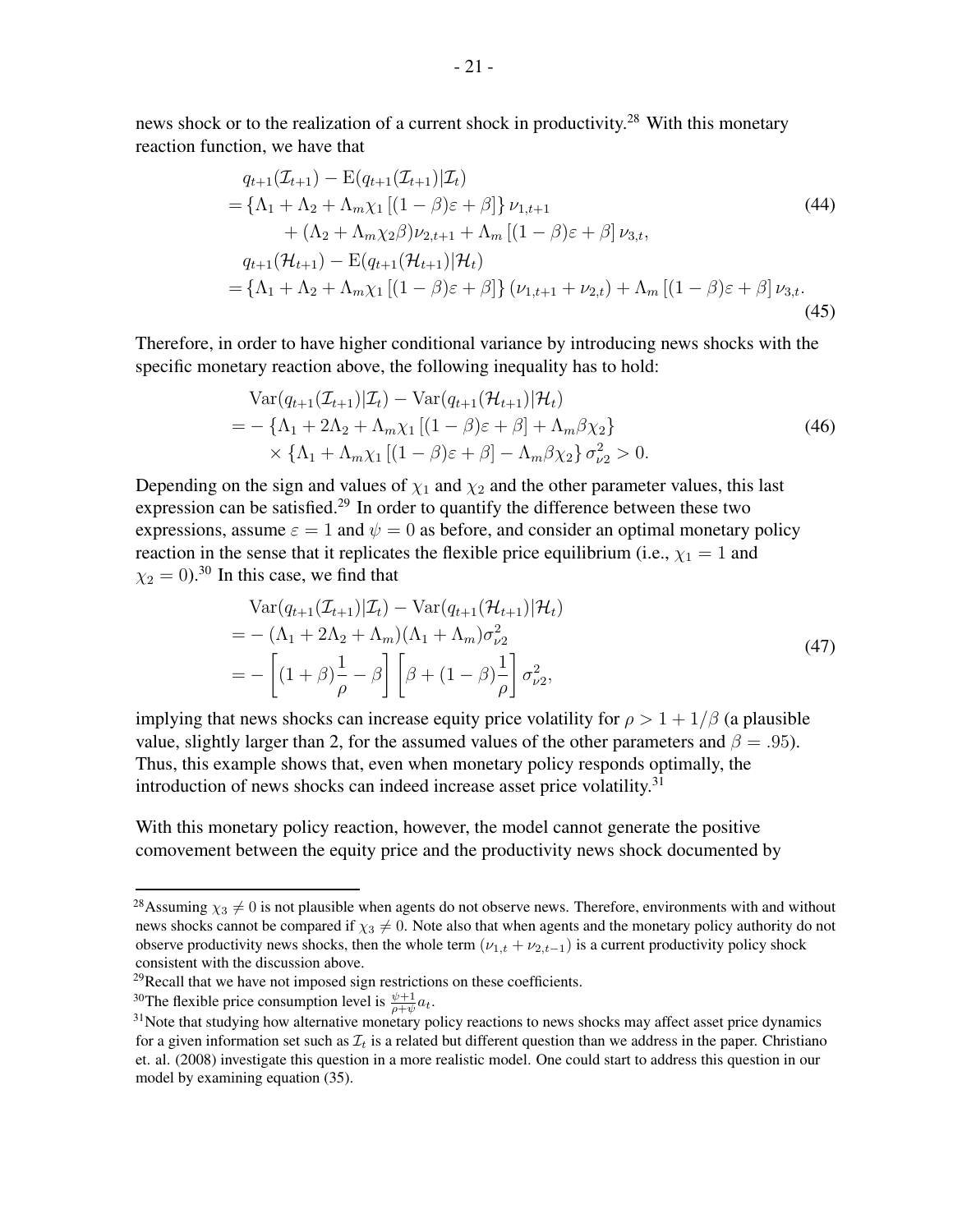Beaudry and Portier (2006) and Barsky and Sims (2010). This property of our model is consistent with the theoretical findings of Gilchrist and Leahy (2002). That study shows that a simple real business cycle model (RBC) cannot generate positive comovement between stock prices and productivity news shocks, but a sticky-price model with a Taylor rule with interest rate smoothing (which does not necessarily represent an optimal monetary policy rule) could generate such a correlation. Effectively, our "optimal" monetary policy is such that consumption and labor replicates a flexible price allocation (i.e., the allocation that would prevail in a simple RBC allocation), which explains why our model displays properties similar to those of an RBC model.

In order to generate a positive correlation between the news shock and equity price in our model, we need a specific monetary policy reaction to productivity news shocks. Specifically, we need to assume that the coefficient on the news shocks in equation (44) is positive. Thus, we can obtain a positive correlation between equity price and news shocks if  $\Lambda_2 + \Lambda_m \chi_2 \beta > 0$ , which in turn is true if and only if

$$
\left[1+(1-\beta)\left(\frac{1-\rho}{\rho}-\frac{\zeta}{1-\zeta}\frac{\rho+\psi}{\rho}\right)\right]\left[\rho\left(1-\frac{1}{\varepsilon}\right)\frac{\psi+1}{\rho+\psi}+\chi_2\right]+(1-\rho)\frac{\psi+1}{\rho+\psi}>0.\tag{48}
$$

More simply, assuming a positive response of the equity price to a monetary policy shock, i.e.,  $\Lambda_m > 0$  (which in the model is true for plausible parameter values), we can satisfy the above condition if  $\chi_2$  >  $-\frac{\Lambda_2}{\beta \Lambda_2}$  $\frac{\Lambda_2}{\beta\Lambda_m}.$ 

It is now evident that to generate higher volatility with the introduction of news shocks and a positive correlation between the news shock and equity price, the inequalities (46) and (48) must hold at the same time. Assuming that the first term of the left hand side of inequality (46) is positive, which is true under reasonable parameter values, we need the second term to be negative; therefore, we need

$$
\chi_1 < \frac{-\Lambda_1 + \Lambda_m \beta \chi_2}{\Lambda_m \left[ (1 - \beta)\varepsilon + \beta \right]}.\tag{49}
$$

Using this condition together with the inequality (48) we can obtain sufficient conditions for higher equity price volatility and a positive correlation between the news shock and equity price. For example, if  $\varepsilon = 1$ ,  $\psi = 0$ ,  $\rho = 1$ ,  $\zeta = 2/3$ ,  $\beta = .95$ , and  $\chi_1 = .4$  and  $\chi_2 = .6$  then the two conditions for the higher volatility and positive comovement are indeed satisfied.<sup>32</sup>

#### D. Stochastic Discount Factor and News Shocks

As we know from the empirical finance literature—e.g., Campbell (1991) or Lettau and Ludvigson (2005)—the properties of stochastic discount factor affects the behavior of equity

<sup>&</sup>lt;sup>32</sup>The value of  $\rho$  can be as large as 2 in this example. Adopting monetary reaction can allow us to set  $\rho$  even below the value discussed in the previous section as shown in equation 39 However, condition for comovement limits the value of  $\rho$  not exceeding certain value given *chi*<sub>2</sub>. Alternatively one can choose a larger  $\chi$ <sub>2</sub> to allow larger  $\rho$ .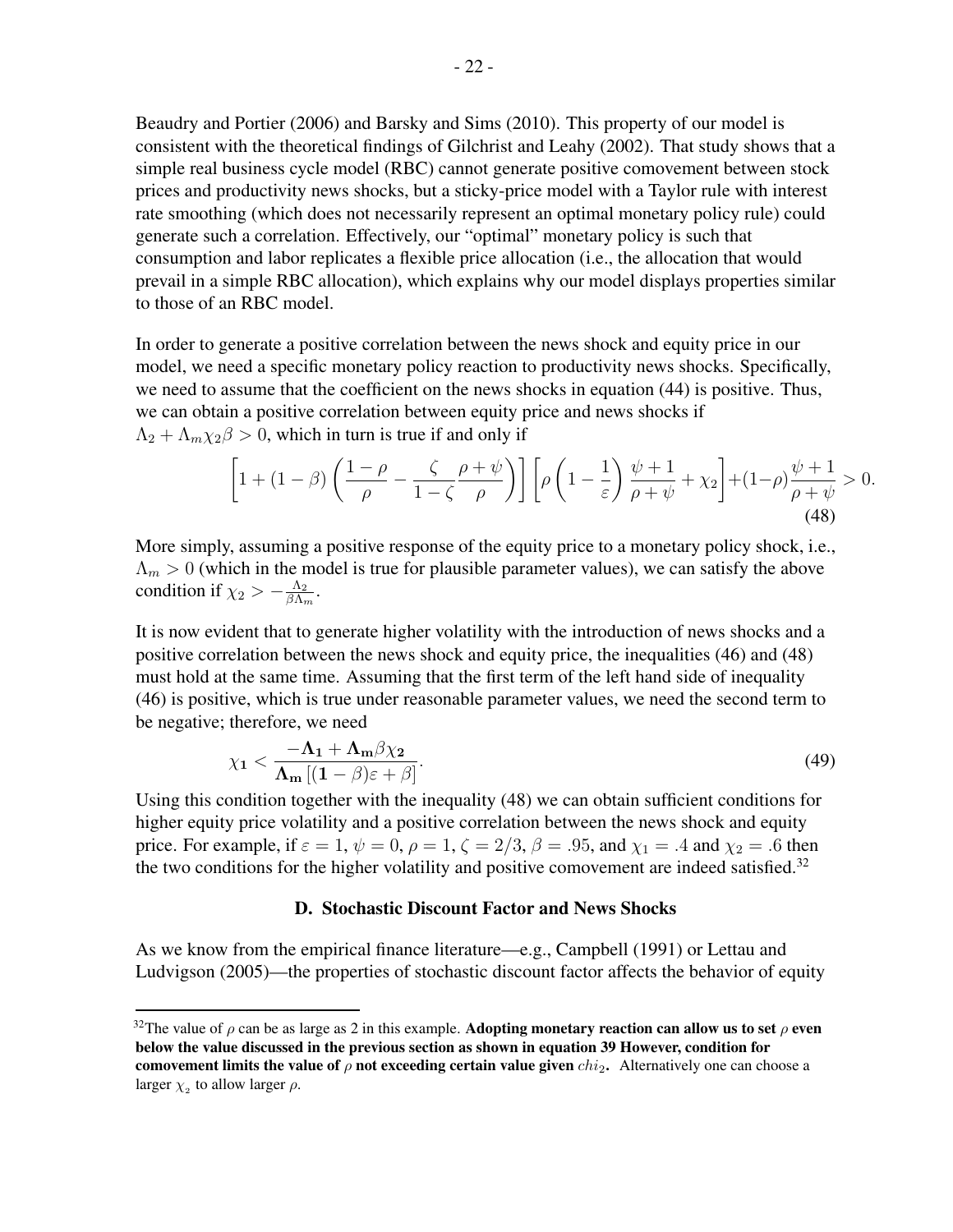return. In this section we discuss the role of the stochastic discount factor in the main general equilibrium results of the previous two subsections on productivity and monetary policy news shocks, respectively.

To do this, split the surprise component of the equity return in two parts:

$$
r_{t+1} - \mathbf{E}_t r_{t+1} = q_{t+1} - \mathbf{E}_t q_{t+1}
$$
  
= 
$$
\sum_{s=0}^{\infty} \beta^s [(1-\beta)(\mathbf{E}_{t+1} - \mathbf{E}_t)\pi_{t+s+1} + \beta(\mathbf{E}_{t+1} - \mathbf{E}_t)d_{t+s+1,t+2+s}]
$$
  
= 
$$
\sum_{s=0}^{\infty} \beta^s [(1-\beta)(\mathbf{E}_{t+1} - \mathbf{E}_t)\pi_{t+s+1} - \beta i_{t,t+1}].
$$
 (50)

The first part is the present discounted value of the expectation change in future dividends. The second part is the present discounted value of the expectation change in future discount factors, which reduces to the nominal interest rate at time  $t + 1$  (because  $E_t d_{t+s+1,t+2+s} = 0$ for  $s > 0$  and  $E_{t+1} d_{t+1,t+2} = -i_{t+1}$ .<sup>33</sup>

To analyze the role of the discount factor for our results, we need to show how the introduction of news shocks affects  $i_{t+1}$ . The solution for  $i_{t+1}$  with and without news shocks is given by, respectively,

$$
i_{t+1}(\mathcal{I}_{t+1}) = (1-\beta) \left\{ \left[ (1-\varepsilon)\mu_{1,t+1} + \mu_{2,t+1} \right] + \frac{\psi+1}{\rho+\psi} \rho \left( 1 - \frac{1}{\varepsilon} \right) (\nu_{1,t+1} + \nu_{2,t+1}) \right\},\tag{51}
$$

$$
i_{t+1}(\mathcal{H}_{t+1}) = (1-\beta) \left\{ (1-\varepsilon)(\mu_{1,t+1} + \mu_{2,t}) + \frac{\psi+1}{\rho+\psi} \rho \left( 1 - \frac{1}{\varepsilon} \right) (\nu_{1,t+1} + \nu_{2,t}) \right\}.
$$

$$
(52)
$$

From these equations we can see that introducing productivity news shocks has no impact on the volatility of the equity price *through* the stochastic discount factor in our model. This is because the coefficients on  $\nu_{2,t}$  and  $\nu_{2,t+1}$  are identical in the two equations above. The stochastic discount factor therefore plays no role in our main result on the impact of introducing productivity news shocks on equity price volatility. Thus, if we focus only on productivity news shocks without a monetary policy reaction to them, the higher equity price volatility that may arise must be stemming entirely from the behavior of dividends (the first part of equation (50) above).

In contrast, introducing monetary policy news shocks and/or a monetary policy reaction to the productivity news shocks changes the volatility of the equity price through the behavior of the stochastic discount factor in our model. Recall however that introducing pure monetary policy news shock cannot increase equity price volatility in our simple model. The stochastic

<sup>&</sup>lt;sup>33</sup>Note that the comovement of  $i_{t+1}(\mathcal{I}_{t+1})$  and the update in the expected dividend path affects the conditional variance of equity return in a manner that is similar to the findings in Lettau and Ludvigson (2005).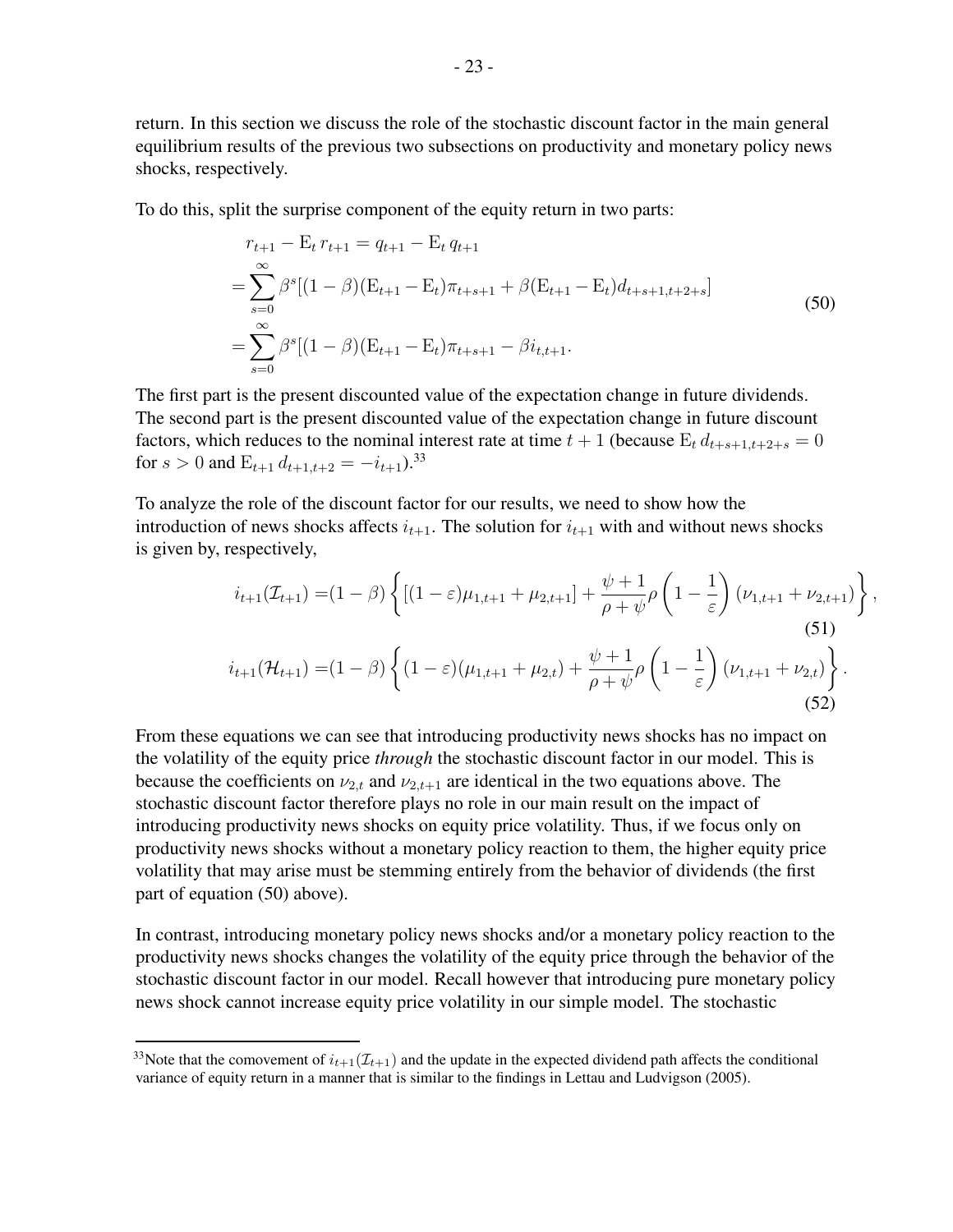discount factor therefore can play a role only if monetary policy reacts to productivity news shocks. For example, it is easy to see that, if  $\varepsilon = 1$ , the stochastic discount with and without news shocks is

$$
i_{t+1}(\mathcal{I}_{t+1}) = (1 - \beta)\mu_{2,t+1}, \qquad i_{t+1}(\mathcal{H}_{t+1}) = 0.
$$

and hence can affect equity price volatility when we introduce productivity news shocks with a monetary reaction to them.

To conclude, while productivity news shocks do not directly affect the stochastic discount factor in our model, they do so via a plausible monetary policy reaction to them. In this sense, modeling the monetary policy response to productivity news shocks may be key for matching the empirical features of asset prices in a DSGE model with news shocks.

## E. Correlated News Shocks

We now consider the effects of correlated news shocks on the conditional variance of equity prices holding the unconditional variance of productivity shocks constant. In general equilibrium, unlike in the simple present discounted value model of section 2, correlated news shocks do not always induce higher conditional variance. While the unconditional variance of productivity growth, $Var(\Delta a_{t+1}) = Var(\nu_{1,t+1} + \nu_{2,t}) = \sigma_{\nu_1}^2 + \sigma_{\nu_2}^2$ , does not depend on the correlation between  $\nu_{1,t+1}$  and  $\nu_{2,t+1}$  ( $\varrho_a$ ), the conditional variance of the equity price,  $Var_t q_{t+1}$ , does depend on  $\varrho_a$ . Again ignoring for simplicity monetary shocks and the monetary response to productivity shocks, we have

$$
\text{Var}_{t} q_{t+1} = (\Lambda_1 + \Lambda_2)^2 \sigma_{\nu_1}^2 + 2\Lambda_1 \Lambda_2 \varrho_a \sigma_{\nu_1} \sigma_{\nu_1} + \Lambda_2^2 \sigma_{\nu_2}^2. \tag{53}
$$

So increasing the correlation between news and current shocks can either increase equity price volatility (if  $\Lambda_2 > 0$ ) or decrease it (if  $\Lambda_2 < 0$  since  $\Lambda_1 > 0$ ), the more so the larger  $\varrho_a$ . Again, the reason why the 'magnification effect' does not always operate here is that, in general equilibrium, information about the future can indeed change the behavior of agents. Note here that, by the same token, even if agents do not observe news shocks, a positively serially correlated productivity process can also reduce the conditional variance of the equity price. This is because information about future productivity conveyed by a persistent current productivity shock is similar to that carried by correlated news shocks, thus affecting the behavior of agents in the same manner in general equilibrium.

## V. THE IMPACT OF MONETARY POLICY SHOCKS ON EQUITY PRICES

The solution for the excess return in equation (35) also illustrates the transmission mechanism of monetary policy news to equity prices. In our simple model, monetary policy news shocks affect the excess equity return if and only if current monetary policy shocks also affect the excess return at the same time. This is because  $\mu_{1,t+1}$  and  $\mu_{2,t+1}$  share the same coefficient in equation (35), and for either of them to have an impact it must be the case that  $\left[1 + (1 - \beta)\left(\frac{1 - \rho}{\rho} - \frac{\zeta}{1 - \rho}\right)\right]$ 1*−ζ ρ*+*ψ*  $\left(\frac{1+\psi}{\rho}\right)$   $\neq$  0. This has the important implication that it is difficult to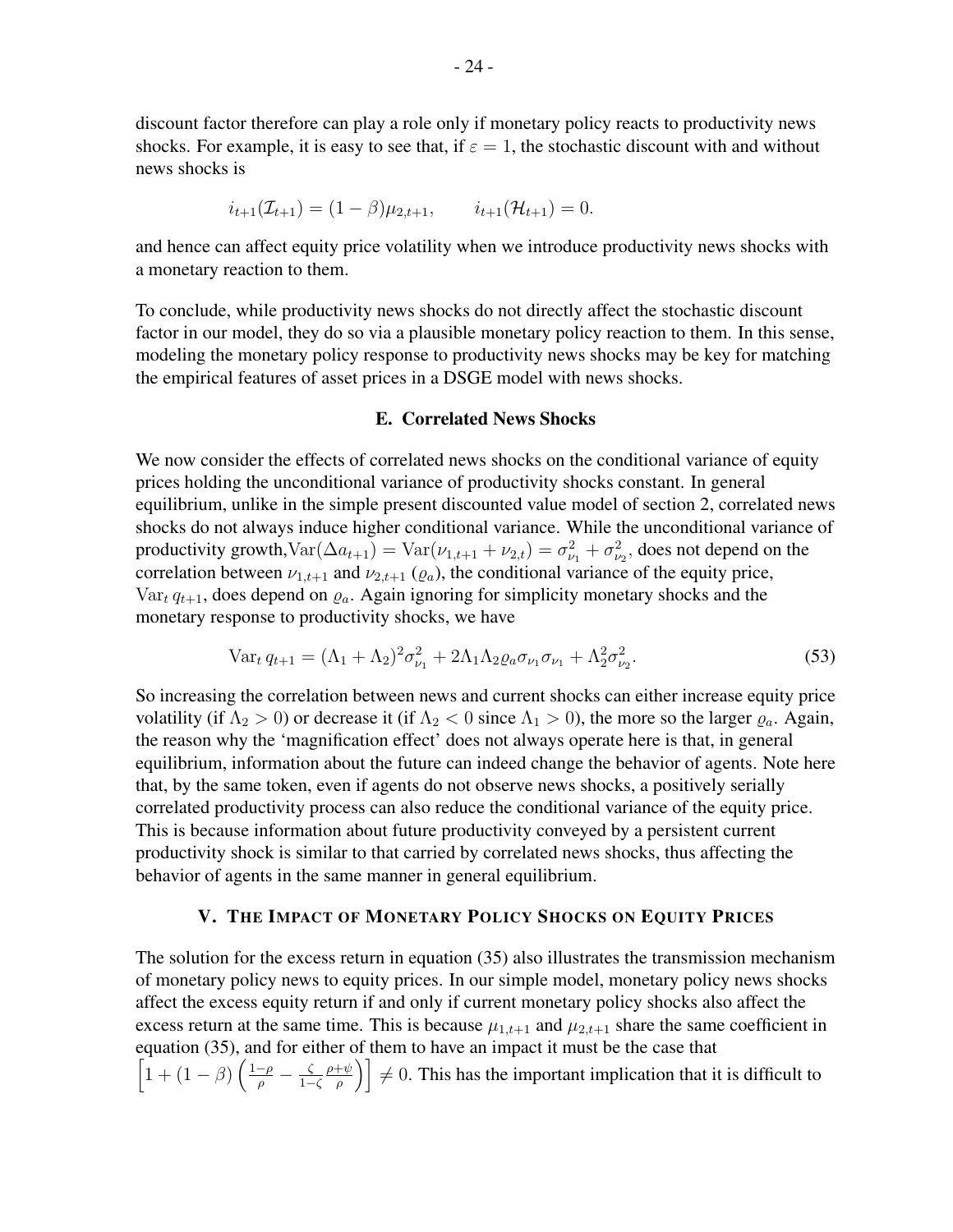measure the impact of monetary policy shocks on equity prices through event studies of actual policy changes.

The typical event study with US data uses the change in the adjusted federal funds rate futures at the time of a FOMC announcement on the right hand side of the estimated econometric equation. This, in principle, should measure current policy shocks, or  $\mu_{1,t+1}$ . FOMC announcements, however, often contain information about future interest rates as well,  $\mu_{2,t+1}$ , and equity returns must reflect that information as well. If one regresses equity returns onto changes in the federal funds rate futures, the estimate of the effect of current shocks on the equity return may be biased because the effect of news about the future is omitted from the econometrician's specification. Indeed, Rigobon and Sack (2004) investigate the impact of monetary policy shocks on equity prices without relying on an event study and find that the typical event study is biased because of omitted variable problems.

While there are many studies that focus on the effect of current monetary policy shocks on equity prices using an event study approach, the effect of policy announcements is rarely investigated. Obviously monetary policy announcements are difficult to quantify. Okina and Shiratsuka (2004) assess the impact of monetary policy news shocks on the Japanese yield curve during 2001. At the time, the Bank of Japan announced a commitment to target the "current account balance" until CPI inflation would have stabilized at or above zero percent. Interestingly, they find that this policy announcement had an effect on the long end of the curve, and thus provide an example of a quantitatively significant effect of news shocks on asset prices.

## VI. CONCLUSIONS

In this paper, we study the role of news shocks for equity price volatility in general equilibrium. Specifically, we investigate how news about future money supply and productivity affect equity price volatility in a standard DSGE model with complete asset markets and nominal rigidity. To relate our contribution to the previous literature, and also to highlight the fundamental difference between introducing news shocks in partial and general equilibrium, we also analyze in detail a PVM example.

First and most importantly we show that, in general equilibrium, news shocks about future productivity can significantly increase the volatility of equity prices relative to a set up in which agents do not observe news under plausible assumptions on parameter values. This is in stark contrast to the volatility reducing effect of introducing news shocks in a PVM, as the seminal analysis of West (1988) implies. This is because, in general equilibrium, agents can change their behavior if they observe news shocks compared to an environment in which they do not, thereby affecting the cash flow stream on which asset prices are defined. This mechanism is not present in the typical PVM because the asset cash flow is exogenous in that set up. Our result implies that, in general equilibrium, the volatility of endogenous variables does not necessarily fall when agents have more information about the underlying, exogenous stochastic processes.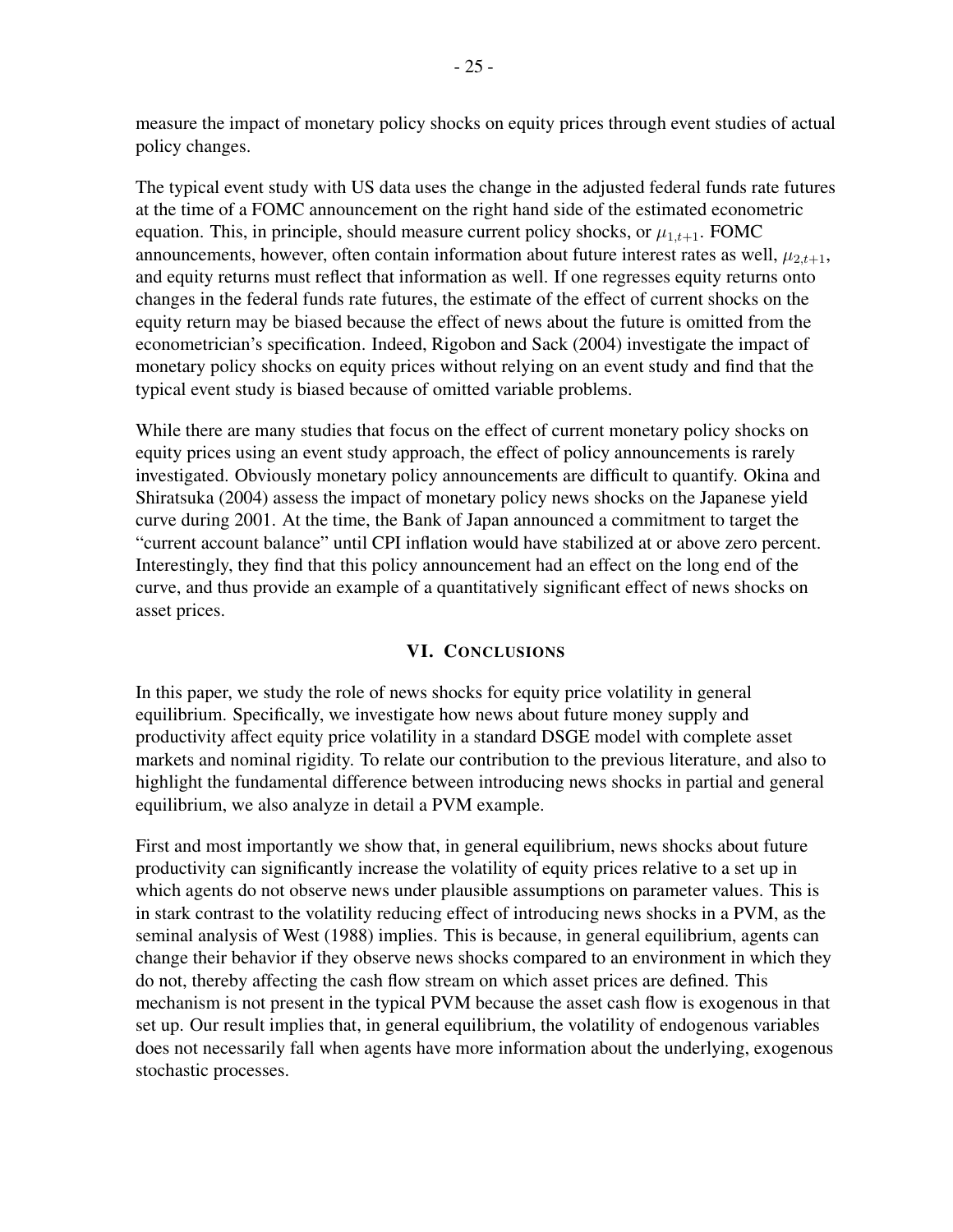Second, in a simple PVM example, we also show that the conditional variance of asset prices can increase with the correlation between news shocks and current shocks, holding the variance of underlying exogenous process constant, with effects similar to those induced by more persistent exogenous processes. However, unlike in this PVM example, in general equilibrium, correlated news shocks can either reduce or increase the variance of asset prices depending on the specific assumptions on parameter values.

Third and finally, the theoretical analysis in the paper has important implications for estimation of the impact of monetary policy shocks on asset prices. We show in a PVM example that correlated news shocks can be observationally equivalent to a serially correlated fundamental process from the econometrician's perspective. However, while correlated news shocks can explain why an asset price model cannot fit the data, a model with persistent fundamentals cannot do so—a point that is consistent with Cochrane's (1994) observation that news shocks may help to explain models' empirical inability to explain the business cycle. As a result, econometric specifications of the analysis of the impact of fundamental shocks on asset prices that omit explicit considerations of news shocks may be biased, as we show analytically in our DSGE model. This is notwithstanding the fact that the data generating process for the fundamentals is the same with and without news shocks. The analysis in the paper thus stresses the usefulness and the challenges of introducing news shocks when modelling asset prices.

Our general equilibrium model is too simple for a full fledged quantitative evaluation exercise against the data. Nonetheless, we find that the general equilibrium effects uncovered can be numerically sizable. We therefore regard the quantitative analysis of asset price volatility in DSGE models with news shocks, as well as the development of the implications of such analyses for the empirical identification and measurement of the effects of news and current shocks on asset prices, as two interesting areas of future research.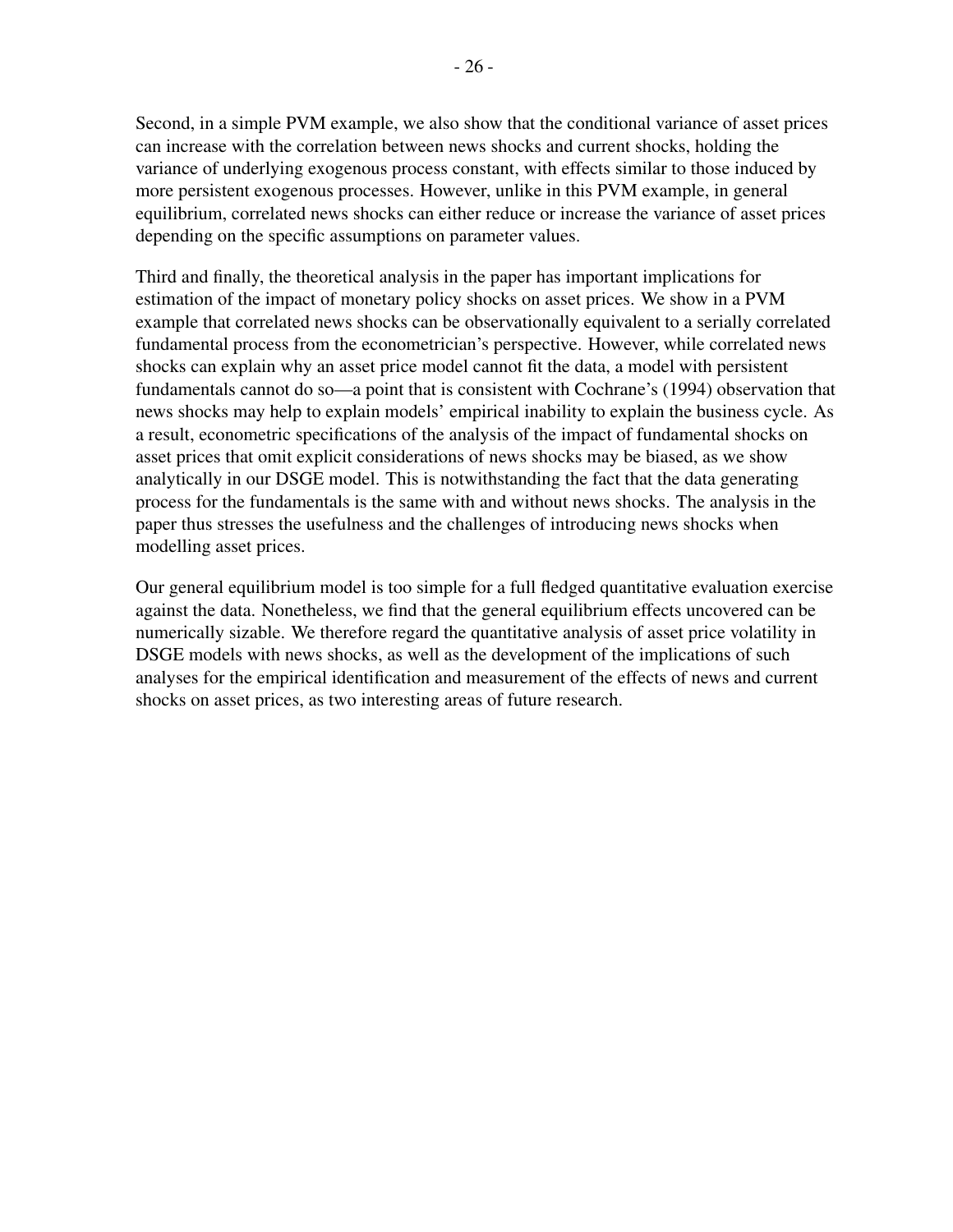#### I. APPENDIX 1

In this section, we derive the implications for the partial equilibrium analysis of section 2 of assuming that news are not observable to the econometricians. That is, not only the current value of  $z_t$  but also the past values of  $z_t$  are not in the information set of the econometrician. So define  $\mathcal{H}'_t$  a linear space spanned by only the history of  $\{f_t\}$  up to time *t* and recall that

$$
\Delta f_t = \varepsilon_{1,t} + \varrho \frac{\sigma_2}{\sigma_1} \varepsilon_{t-1} + \eta_{t-1}.
$$
\n(A.1)

Since the econometricians cannot distinguish  $\varepsilon_t$  and  $\eta_{t-1}$ , the process must be appearing as

$$
\Delta f_t = \theta_t + \varrho_\theta \theta_{t-1}.\tag{A.2}
$$

where  $\varrho_{\theta}$  is a root of the quadratic function:

$$
\frac{\rho_{\theta}}{1+\varrho_{\theta}^2} = \frac{\varrho \sigma_1 \sigma_2}{\sigma_1^2 + \sigma_2^2} \left( = \frac{Cov(\Delta f_t, \Delta f_{t-1})}{Var(\Delta f_t)} \right)
$$
(A.3)

and  $\theta_t$  is an i.i.d shock with mean zero and variance,  $\frac{\sigma_1^2 + \sigma_2^2}{1 + \rho_\theta^2}$ . As  $\frac{\sigma_1 \sigma_2}{\sigma_1^2 + \sigma_2^2} \le 1/2$ , it is easy to see that one of the root lies inside the unit circle and the other outside. Using the root with  $|\rho_{\theta}| < 1$ , we have

$$
\theta_t = \sum_{j=0}^{\infty} (-\varrho_{\theta})^j \Delta f_{t-j} = \sum_{j=0}^{\infty} (-\varrho_{\theta})^j (\varepsilon_{t-j} + z_{t-1-j}).
$$
\n(A.4)

Thus, the theoretical asset price modeled by econometricians is

$$
x_t(\mathcal{H}'_t) = \sum_{j=0}^{\infty} \beta^j \mathbf{E}(f_{t+j}|\mathcal{H}_t) = \frac{1}{1-\beta} f_t + \frac{\beta}{1-\beta} \rho_\theta \theta_t.
$$
 (A.5)

#### II. APPENDIX 2

In this appendix we report the complete solution of the model described in section 3 and used in Section 4.

## A. Notation

We denote the log deviation of any variables from the initial steady state with lower case letters. That is

$$
z_t \equiv \ln(Z_t) - \ln(Z_0). \tag{B.6}
$$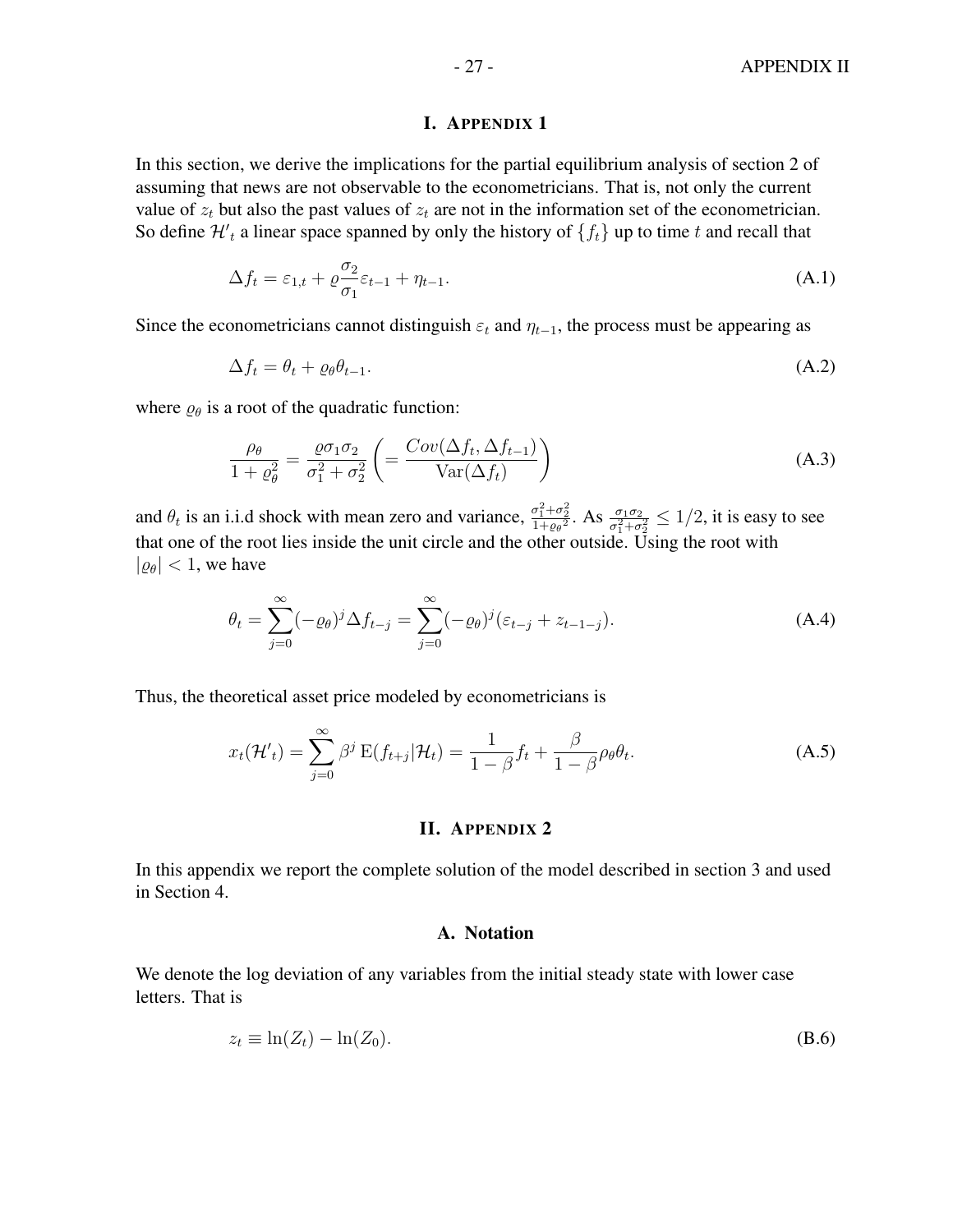# B. Model Equilibrium Conditions

The log-linear version of the model can be summarized by the following equations:

$$
\varepsilon(m_t - p_t) = \rho c_t + \frac{\beta}{1 - \beta} \mathbf{E}_t d_{t,t+1}
$$
\n(B.7)

$$
d_{t,t+s} = \rho c_t + p_t - \rho c_{t+s} - p_{t+s}
$$
 (B.8)

$$
i_t = -\mathcal{E}_t d_{t,t+1} \tag{B.9}
$$

$$
w_t = \psi l_t + \rho c_t + p_t \tag{B.10}
$$

$$
p_t = E_{t-1}(w_t - a_t)
$$
 (B.11)

$$
a_t + l_t = c_t \tag{B.12}
$$

The pre-dividend equity price and the equity return are, respectively:

$$
q_t = (1 - \beta) \sum_{s=0}^{\infty} \mathcal{E}_t \beta^s (d_{t,t+s} + \pi_{t+s}),
$$
\n(B.13)

$$
r_{t+1} = q_{t+1} - \frac{1}{\beta}q_t + \frac{1-\beta}{\beta}\pi_t.
$$
 (B.14)

# C. Model Solution

Using the assumptions made in section 3 on the underlying shocks, the solution is given by the following equations: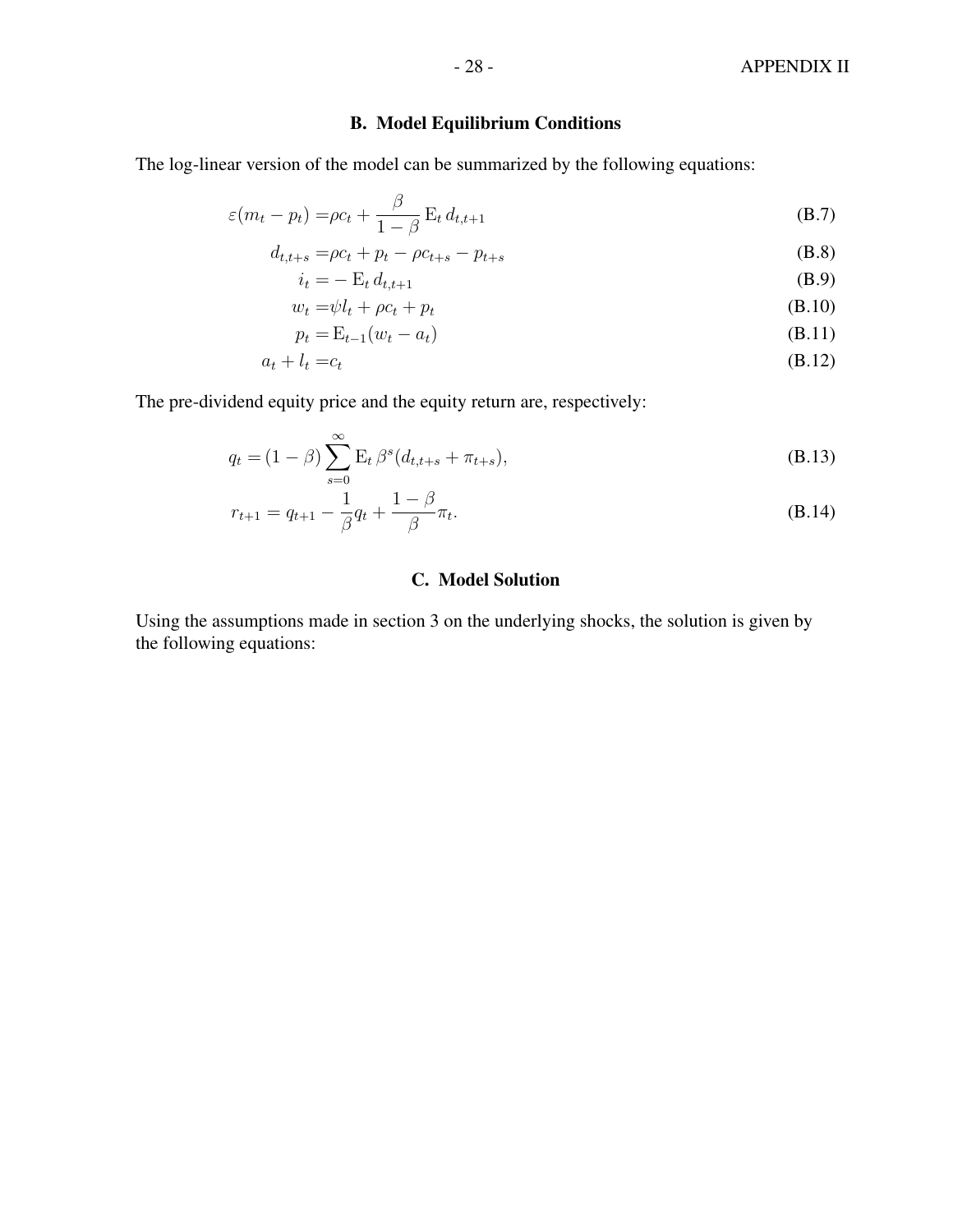$$
p_t = -\mathcal{E}_{t-1} \frac{\rho}{\varepsilon} \frac{\psi + 1}{\rho + \psi} a_t + \mathcal{E}_{t-1} m_t
$$
 (B.15)

$$
c_{t} = \frac{1}{\rho} [(1 - \beta)\varepsilon(\mu_{1,t}) + \beta(\mu_{1,t} + \mu_{2,t})] + \frac{\psi + 1}{\rho + \psi} \left[ E_{t-1} a_{t} + \beta \left( 1 - \frac{1}{\varepsilon} \right) (\nu_{1,t} + \nu_{2,t}) \right]
$$
(B.16)

$$
l_t = c_t - a_t \tag{B.17}
$$

$$
w_{t} = \psi l_{t} + \rho c_{t} + p_{t}
$$
\n(B.18)  
\n
$$
i_{t} = \frac{1 - \beta}{\beta} [\rho c_{t} - \varepsilon (m_{t} - p_{t})]
$$
\n
$$
= (1 - \beta) [(1 - \varepsilon) \mu_{1,t} + \mu_{2,t}] + (1 - \beta) \frac{\psi + 1}{\rho + \psi} \rho \left( 1 - \frac{1}{\varepsilon} \right) (\nu_{1,t} + \nu_{2,t})
$$
\n(B.19)

$$
\pi_t = p_t + c_t + \frac{\zeta}{1-\zeta} \left[ (\psi + 1)(a_t - \mathbf{E}_{t-1} a_t) - (\rho + \psi)(c_t - \mathbf{E}_{t-1} c_t) \right] \tag{B.20}
$$

$$
q_t = (1 - \rho)\beta \left( E_t c_{t+1} - c_t \right) + c_t + p_t + (1 - \beta) \frac{\zeta}{1 - \zeta} \left[ (\psi + 1) a_t - (\rho + \psi) c_t \right]
$$
\n(B.21)

$$
r_{t+1} = \Delta p_{t+1} + \rho (E_t c_{t+1} - c_t)
$$
  
+  $\beta (1 - \rho) (E_{t+1} c_{t+2} - E_t c_{t+1}) + [\rho + (1 - \beta)(1 - \rho)](c_{t+1} - E_t c_{t+1})$   
+  $(1 - \beta) \frac{\zeta}{1 - \zeta} [(\psi + 1) (a_{t+1} - E_t a_{t+1}) - (\rho + \psi) (c_{t+1} - E_t c_{t+1})].$   
(B.22)

where  $\zeta \equiv \frac{\lambda - 1}{\lambda}$  is labor share of the economy.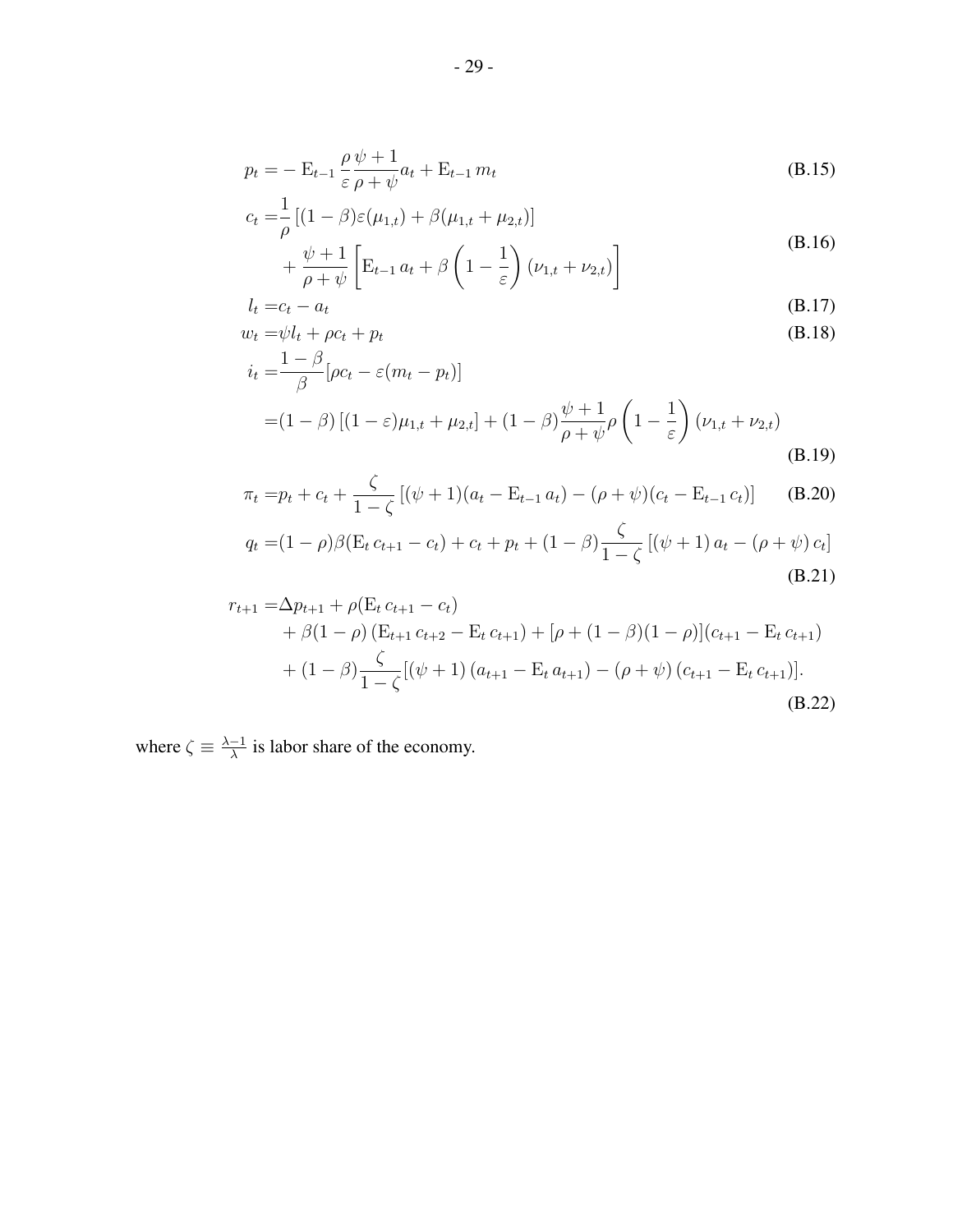

Figure 1. Log Difference of Conditional Variance of Equity Price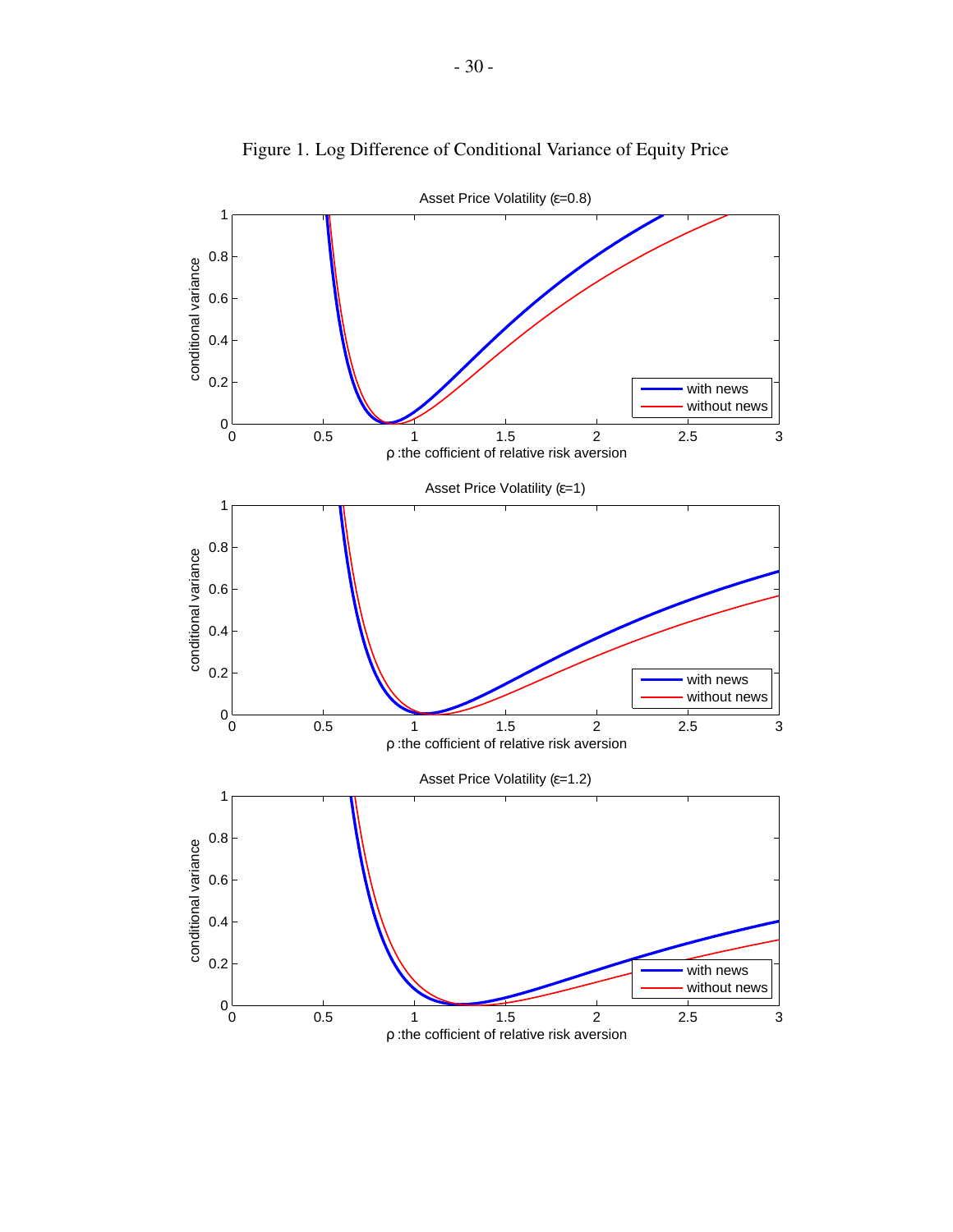

Figure 2. Log Difference of Conditional Variance of Equity Price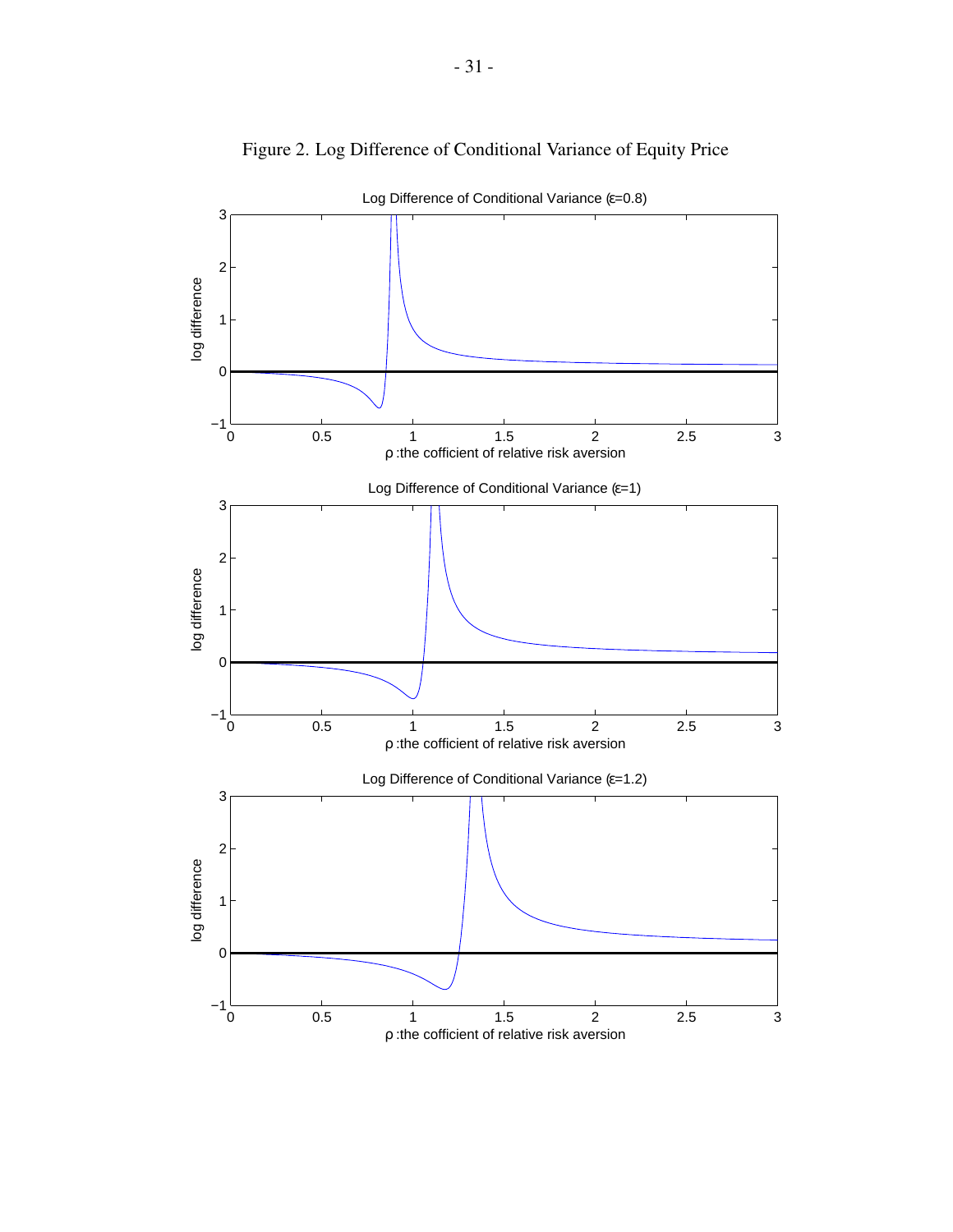#### **REFERENCES**

- [1] Backus, David K., Patrick J. Kehoe, and Finn E. Kydland,, 1992, "International Real Business Cycles," *Journal of Political Economy*, University of Chicago Press, Vol. 100 (4), 745-75, August.
- [2] Barsky, Robert B. and Eric R. Sims, 2009, "News Shocks," NBER Working Papers 15312, National Bureau of Economic Research, Inc.
- [3] Beaudry, Paul and Franck Portier, 2004, "An Exploration into Pigou'S Theory of Cycles," *Journal of Monetary Economics*, vol. 51(6), 1183-1216.
- [4] ———, 2006, "Stock Prices, News, and Economic Fluctuations," *American Economic Review*, Vol. 96 (4), 1293-1307.
- [5] ———, 2007, "When can Changes in Expectations Cause Business Cycle Fluctuations in Neo-Classical Settings?," *Journal of Economic Theory*, vol. 135(1), 458-477.
- [6] Benigno, Gianluca, 2004, "Real Exchange Rate Persistence and Monetary Policy Rules" *Journal of Monetary Economics*, Vol. 51, 473-502
- [7] Blinder, Alan S., Michael Ehrmann, Marcel Fratzscher, Jakob De Haan, and David-Jan Jansen, 2009, "Central Bank Communication And Monetary Policy: A Survey Of Theory And Evidence," *Journal of Economic Literature*, vol. 46(4), 910-45.
- [8] Campbell, John Y., 1991, "A Variance Decomposition for Stock Returns," *Economic Journal*, Vol. 101(405), 157-79.
- [9] Chari, V. V., Patrick J. Kehoe, and Ellen R. McGrattan, 2002. "Can Sticky Price Models Generate Volatile and Persistent Real Exchange Rates?," *Review of Economic Studies*, Blackwell Publishing, Vol. 69 (3), 533-63.
- [10] Christiano, Lawrence, Cosmin Ilut, Roberto Motto and Massimo Rostagno, 2008, "Signals: Implications for Business Cycles and Monetary Policy," unpublished paper.
- [11] Cochrane, John H., 1994, "Shocks," *Carnegie-Rochester Conference Series on Public Policy*, Vol. 41(1), 295-364.
- [12] Devereux, Michael B. and Charles Engel 2006, "Expectations and Exchange Rate Policy," NBER Working Paper No. 12213 (Cambridge, Massachusetts: National Bureau of Economic Research).
- [13] ———, 2007, "Expectations, Monetary Policy, and the Misalignment of Traded Goods Prices," International Seminar on Macroeconomics 2007, 131-157.
- [14] Engel, Charles, Nelson C. Mark, and Kenneth D. West, 2008, "Exchange Rate Models Are Not as Bad as You Think," *NBER Macroeconomics Annual 2007* (Cambridge, Massachusetts: National Bureau of Economic Research).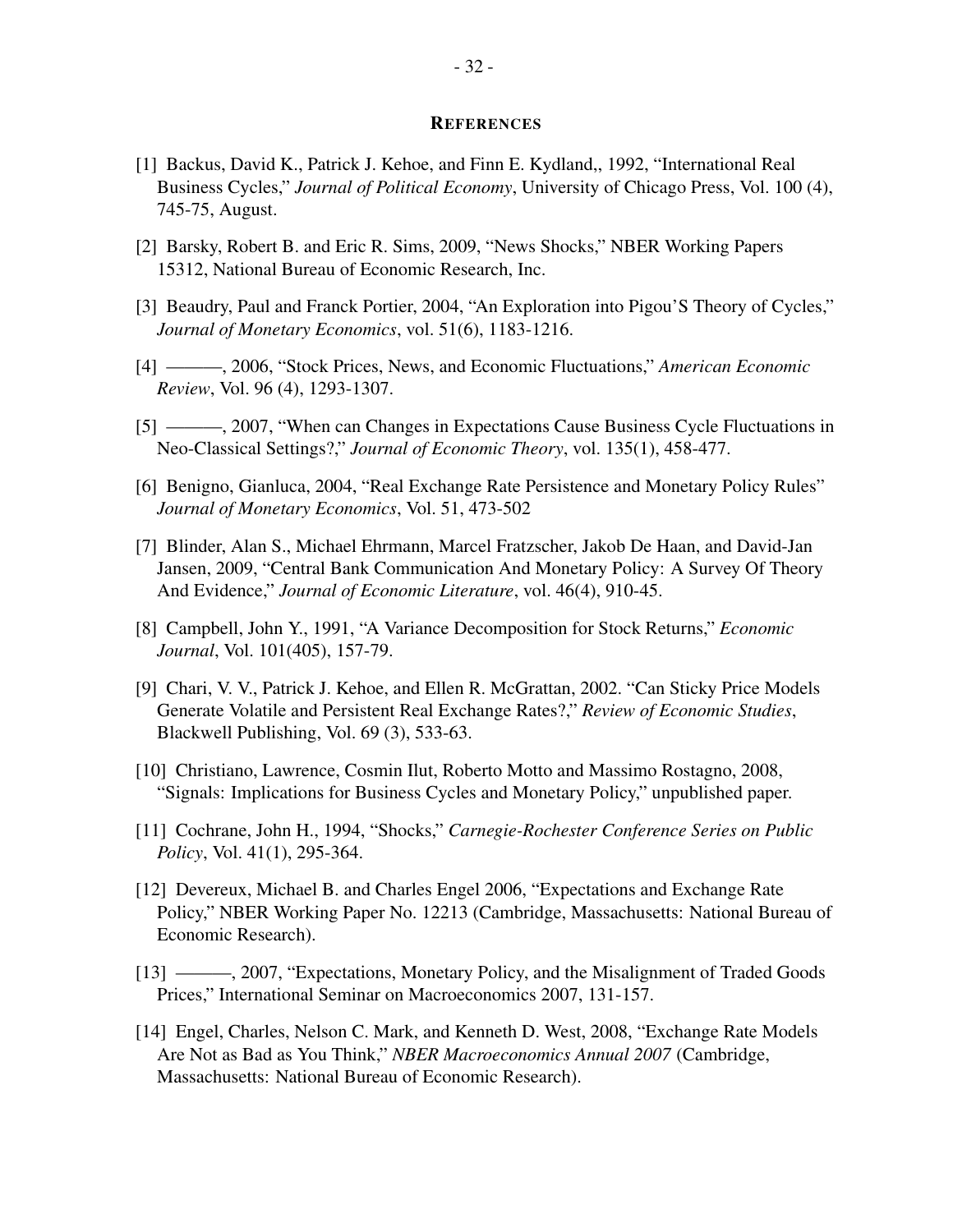- [15] ——— and Akito Matsumoto, 2009, "The International Diversification Puzzle When Goods Prices Are Sticky: It's Really about Exchange-Rate Hedging, Not Equity Portfolios," *American Economic Journal: Macroeconomics*, Vol 1(2), 155-88.
- [16] ——— and Kenneth D. West, 2006, "Exchange Rates and Fundamentals," *Journal of Political Economy*, Vol. 113 (3), 485-517.
- [17] Fujiwara, Ippei, Yasuo Hirose, and Mototsugu Shintani, 2008, "Can News Be a Major Source of Aggregate Fluctuations? A Bayesian DSGE Approach," IMES Discussion Paper Series, 08-E-16, Institute for Monetary and Economic Studies, Bank of Japan.
- [18] Frenkel, Jacob A. 1976, "A Monetary Approach to the Exchange Rate: Doctrinal Aspects and Empirical Evidence," *The Scandinavian Journal of Economics*, Vol 78 (2), 200-224.
- [19] Gilchrist, Simon and John V. Leahy, 2002, "Monetary Policy and Asset Prices," *Journal of Monetary Economics*, vol. 49(1), 75-97.
- [20] Groen, Jan J. J. and Akito Matsumoto, 2004, "Real exchange rate persistence and systematic monetary policy behaviour," Bank of England working papers 231, Bank of England.
- [21] Heathcote, Jonathan and Fabrizio Perri, 2002, "Financial autarky and international business cycles," *Journal of Monetary Economics*, 49(3), 601-627.
- [22] Jaimovich, Nir and Sergio Rebelo, 2009, "Can News about the Future Drive the Business Cycle? ," *American Economic Review*, Vol. 99 (4), 1097-1118.
- [23] Kurmann Andre and Christopher Otrok, 2010, "News Shocks and the Slope of the Term Structure of Interest Rates," mimeo, University of Vriginia
- [24] Laséen, Stefan and Lars E.O. Svensson, 2009, "Anticipated Alternative Instrument-Rate Paths in Policy Simulations," NBER Working Papers 14902, National Bureau of Economic Research, Inc.
- [25] Lettau, Martin and Sydney C. Ludvigson, 2005. "Expected returns and expected dividend growth," *Journal of Financial Economics*, vol. 76(3), pages 583-626
- [26] Meese, Richard A. and Kenneth Rogoff, 1983, "Empirical Exchange Rate Models of the Seventies: Do They Fit Out of Sample?," *Journal of International Economics*, Vol. 14, 3-24.
- [27] Monacelli, Tommaso, 2004, "Into the Mussa Puzzle: Monetary Policy Regimes and the Real Exchange Rate in a Small Open Economy," *Journal of International Economics*, Vol. 62, 191-217.